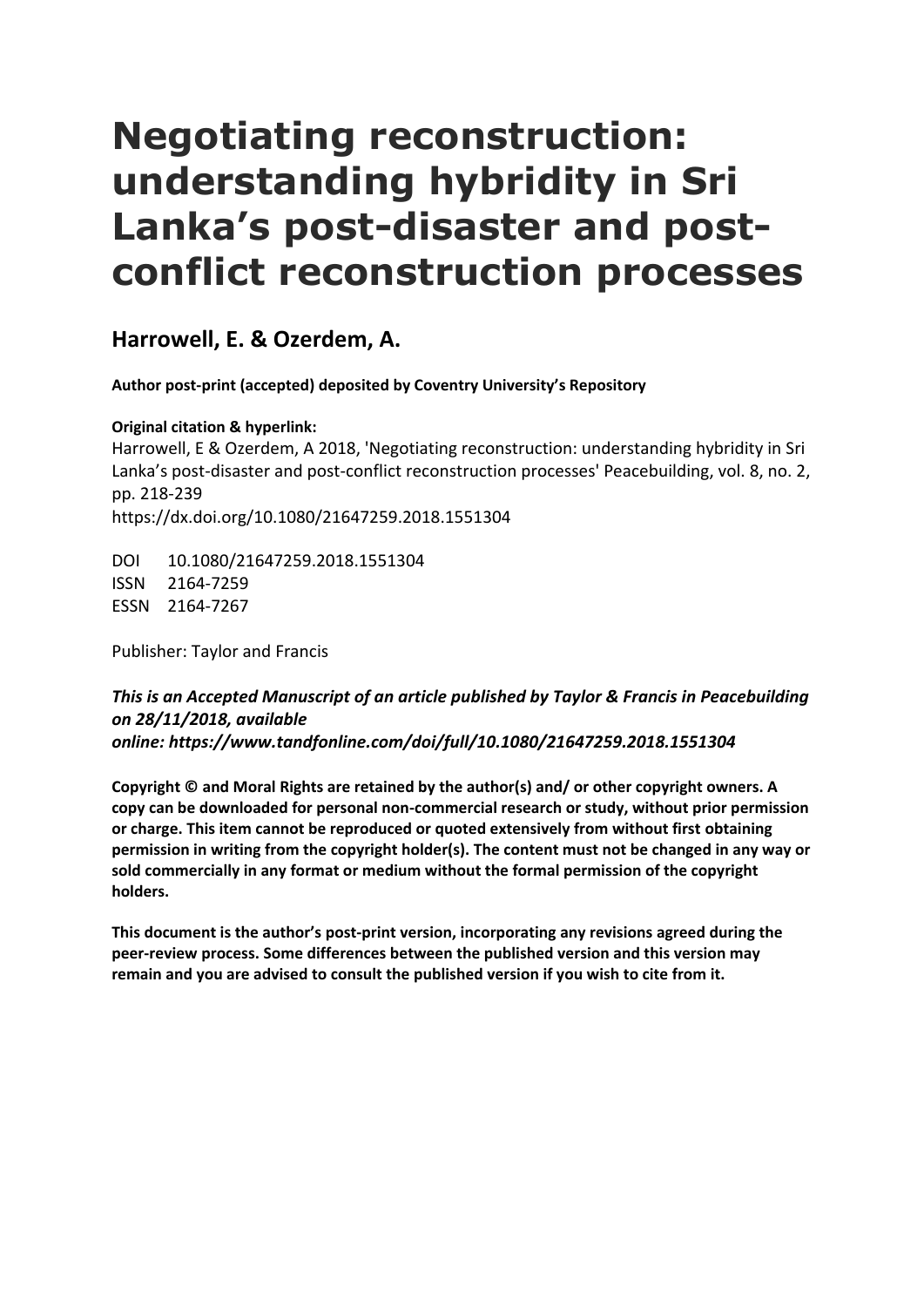**Negotiating reconstruction: Understanding hybridity in Sri Lanka's post-disaster and post-conflict reconstruction processes.** 

Dr Elly Harrowell

*Centre for Trust, Peace and Social Relations, Coventry University.* 

Professor Alpaslan Özerdem

*Centre for Trust, Peace and Social Relations, Coventry University.* 

# **Abstract**

This paper considers the diverse processes of 'reconstruction' that have taken place in Sri Lanka following the devastating tsunami in 2004, and the end of the war in 2009. We argue for a reading of post-crisis reconstruction in Sri Lanka which complicates the 'liberal' versus 'authoritarian' binary often used to characterise these reconstruction processes, and brings to the fore the complexity of the decisions and tensions around reconstruction in Sri Lanka. We advocate using the concept of hybridity to better understand the multiple processes of reconstruction that have taken place in Sri Lanka since 2004, how they interact, and how an approach to reconstruction that is unique to Sri Lanka may be in the process of being negotiated.

**Key Words:** Post-disaster reconstruction, post-conflict reconstruction, hybridity, Sri Lanka, peacebuilding.

This work was supported by the Allan and Nesta Ferguson Trust.

1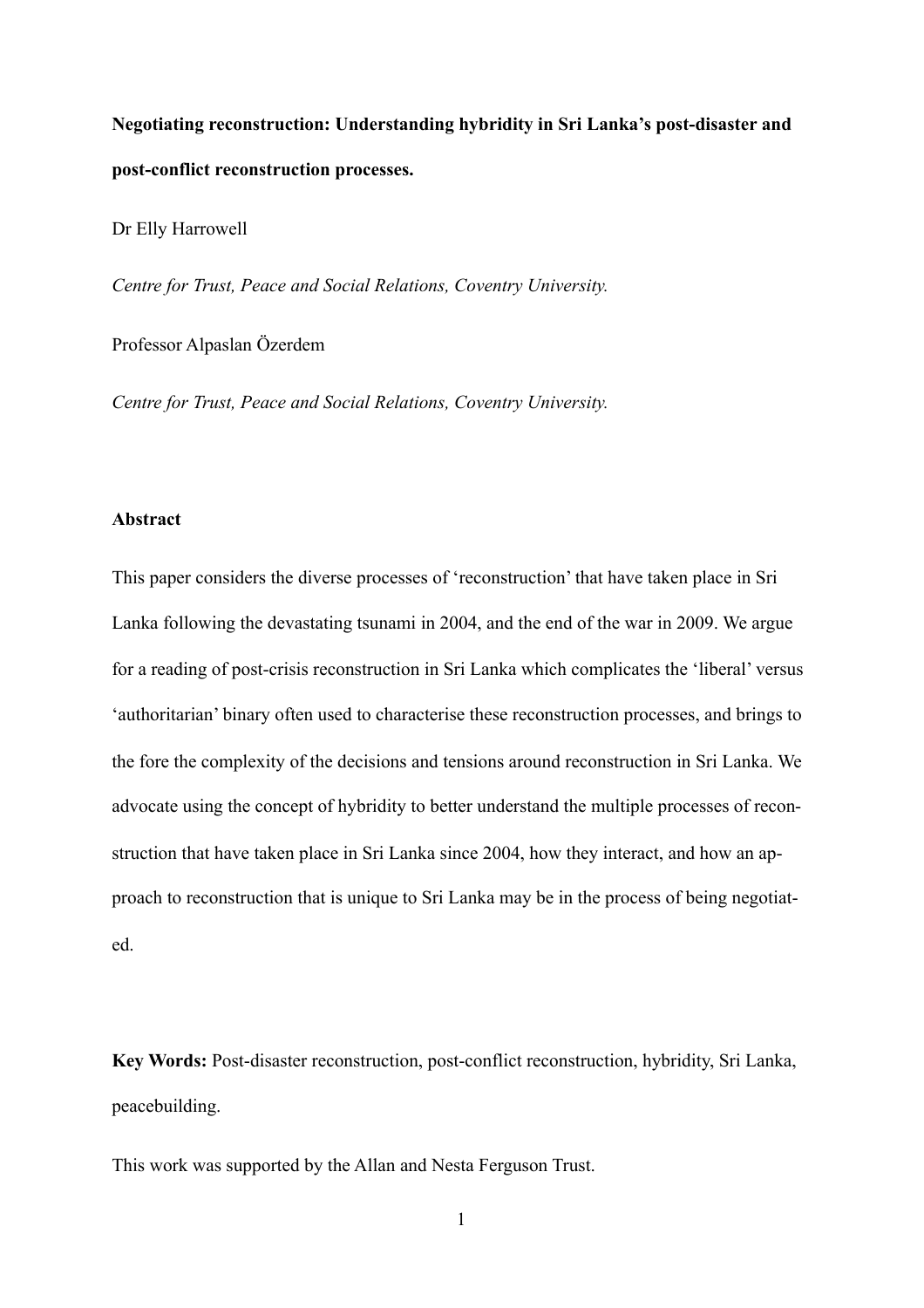**Negotiating reconstruction: Understanding hybridity in Sri Lanka's post-disaster and post-conflict reconstruction processes.** 

# **1. Introduction**

Sri Lanka has experienced 12 years of near constant physical, economic and social reconstruction processes in response to the devastation brought about by violent conflict and a natural hazard related disaster. The nature of this reconstruction has changed throughout this period, including post-disaster reconstruction (PDR) following the tsunami in 2004, post-conflict reconstruction (PCR) occurring in some regions whilst the war continued in others from 2007, and post-conflict reconstruction after the end of the country's long civil war in 2009*.* In other words, two major post-disaster and post-conflict reconstruction processes have at times, run concurrently or followed one by another in a relatively short period of time, posing a number of financial, strategic and operational challenges for international, national and local actors. These changes have also translated into differences in the character of the reconstruction, with the actors involved, locations, scale, approaches and types of reconstruction activities carried out varying considerably across this timeframe.

Generally the academic literature regarding these diverse processes of what can be collectively termed post-crisis reconstruction in Sri Lanka has crystallised around the idea that two competing models of reconstruction that have played out in the country. One, in the post-2004 Tsunami context, was largely guided by the principles and approaches already seen in a multitude of liberal peace and humanitarian aid interventions since the end of the Cold War. As such, international organisations, donors and NGOs occupied highly influential posi-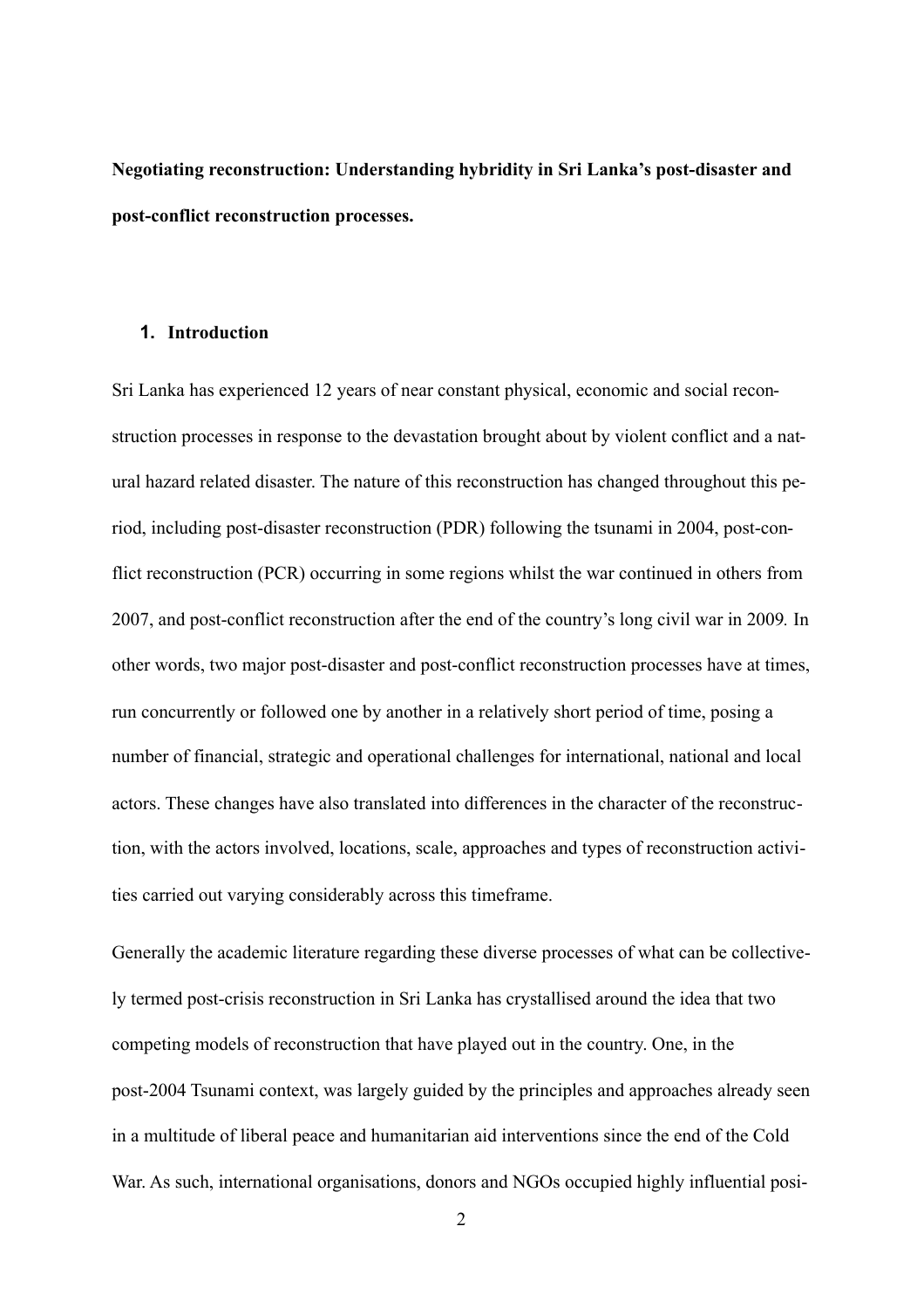<span id="page-3-4"></span><span id="page-3-3"></span> tion by the national government after the end of the civil war with the Tamil Tigers.[2](#page-3-1) Seen in tions in shaping, carrying out and funding reconstruction programmes.<sup>[1](#page-3-0)</sup> The other model represented a rejection of the norms of liberal interventionism in favour of a reconstruction process firmly driven by the politics of a victor's peace and stringent control over reconstructhis light Sri Lanka becomes an allegory for wider international tensions between traditional donors and rising powers, the persistence of the liberal peace orthodoxy and the renewed influence of authoritarian/realist international paradigms for action, and collaborative versus 'go it alone' responses to international challenges. Although investigations into peacebuilding and post-conflict reconstruction in Sri Lanka since 2009 have begun to probe what this means for the binary of 'liberal' versus 'authoritarian' responses to conflict, notably Höglund and Orjuela in  $2012<sup>3</sup>$  little has been done so far to extend this understanding to take in the breadth of reconstruction experiences of Sri Lanka over the last decade, including those following the 2004 tsunami.

<span id="page-3-5"></span><span id="page-3-0"></span>[<sup>1</sup>](#page-3-3) See, for example, Jock Stirrat. 'Competitive humanitarianism: relief and the tsunami in Sri Lanka'. *Anthropol ogy Today*, 22 no. 5 (2006), 11-16; M. W. Amarasiri de Silva. 'Ethnicity, politics and inequality: post-tsunami humanitarian aid delivery in Ampara District, Sri Lanka'. *Disasters*, 33 no. 2 (2009), 253-273; and Timmo Gaasbeek. 'Actors in a masala movie: fieldnotes on the NGO tsunami response in eastern Sri Lanka' in *Tsunami Recovery in Sri Lanka,* ed. Dennis B. McGilvray, Michele R. Gamburd (pp. 145-162). (London: Routledge, 2008), 145-162, for discussions of the roles and actions of international humanitarian actors, and Jim Kennedy, Joseph Ashmore, Elizabeth Babister and Ilan Kelman. 'The meaning of 'build back better': evidence from post-tsunami Aceh and Sri Lanka'. Journal of contingencies and crisis managment, 16 no. 1 (2008), 24-36.; Sarah Khasalamwa. 'Is 'build back better'a response to vulnerability? Analysis of the post-tsunami humanitarian interventions in Sri Lanka'. Norsk Geografisk Tidsskrift-Norwegian Journal of Geography, 63 no. 1 (2009), 73-88; and Sandeeka Mannakkara & Suzanne Wilkinson. 'Re-conceptualising 'Building Back Better' to improve post-disaster recovery'. International Journal of Managing Projects in Business, 7 no. 3 (2014), 327-341, on the particular approach to reconstruction embodied in this response.

<span id="page-3-1"></span> Uyangoda ed. Liberal Peace in Question: Politics of State and Market Reform in Sri Lanka, London: Anthem [2](#page-3-4) Jonathan Goodhand. 'Sri Lanka in 2011: Consolidation and militarization of the post-war re-gime'. Asian Survey, 52 no.1 (2012), 130-137; Jonathan Goodhand. Stabilising a victor's peace? Humanitarian action and reconstruction in eastern Sri Lanka. Disasters. 34 no. 3 (2010), 342-367; David Lewis. 'The failure of a liberal peace: Sri Lanka's counter-insurgency in global perspective'. Conflict, Security & Development, 10 no. 5 (2010), 647- 671; and Kristian Stokke. 'Liberal peace in question: The Sri Lankan case' in Kristian Stokke and Ja-yadeva  $(2011)$ , 1-34.

<span id="page-3-2"></span>[<sup>3</sup>](#page-3-5) Kristine Hoglund and Camilla Orjuela. 'Hybrid Peace Governance and Illiberal Peacebuilding in Sri Lanka'. Global Governance. 18 (2012), 89-104.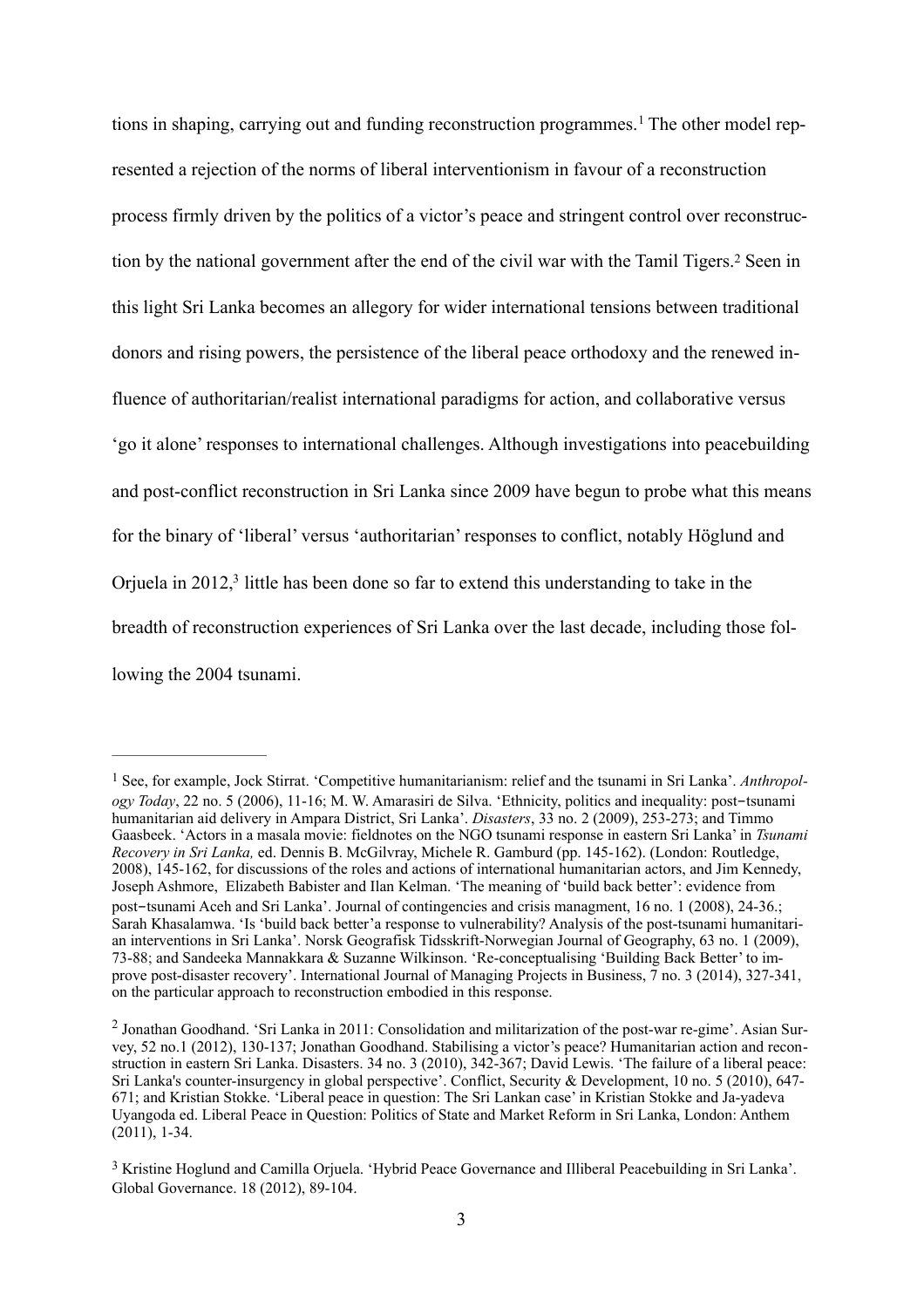<span id="page-4-2"></span> In this paper, then, we argue for a reading of post-crisis reconstruction in Sri Lanka which complicates this 'liberal' versus 'authoritarian' binary, and brings to the fore the complexity of the decisions and tensions around reconstruction in Sri Lanka. We advocate using the con- cept of hybridity, advanced in the fields of international relations and peace and conflict stud-ies by Richmond and Mac Ginty,<sup>[4](#page-4-0)</sup> to better understand the multiple processes of reconstruc- tion that have taken place in Sri Lanka since 2004, how they interact, and how an approach to reconstruction that is unique to Sri Lanka may be in the process of being negotiated. The pa- per follows in the footsteps of Höglund and Orjuela's exploration of hybrid peace governance in Sri Lanka, and seeks to bring this same illuminating perspective to bear on the processes of reconstruction that have played such an important role in Sri Lanka's recent history. This pa- per moves beyond Höglund & Orjuela's work by applying the analytical prism of hybrid peace governance to a wider understanding of reconstruction in Sri Lanka, including the post- disaster reconstruction process. This investigation represents the first time the hybrid peace governance literature has been applied to a PDR process, and we argue that this brings to light a number of insights, particularly through emphasising PDR as a political process (a move that is often resisted by actors who seek to preserve a vision of disasters as apoliticial),<sup>5</sup> and complicating assumptions about relationships between the local and international. It al- lows us to understand how hybrid peace governance is being negotiated through more than peacebuilding programmes, but also disaster focussed interventions, and as such situates dis-

<span id="page-4-3"></span><span id="page-4-0"></span>[<sup>4</sup>](#page-4-2) Roger Mac Ginty. 'Hybrid Peace: The interaction between top-down and bottom-up peace'. Security Dialogue. 41 no. 4 (2010), 391-412; Oliver Richmond. 'Becoming liberal, unbecoming liberalism: Liberal-local hybridity via the everyday as a response to the paradoxes of liberal peacebuilding.' Journal of intervention and statebuilding 3, no. 3 (2009): 324-344; Oliver Richmond. 'The dilemmas of a hybrid peace: Negative or positive?' Cooperation and Conflict. 50 no. 1 (2015), 50-68.

<span id="page-4-1"></span>[<sup>5</sup>](#page-4-3) Elly Harrowell & Alpaslan Özerdem. 'The politics of the post-conflict and post-disaster nexus in Nepal'. Conflict, Security & Development, 18 no. 3 (2018), 181-205; Ayesha Siddiqi. Disasters in conflict areas: finding the politics. Disasters. 42 no.52 (2018), 161-172.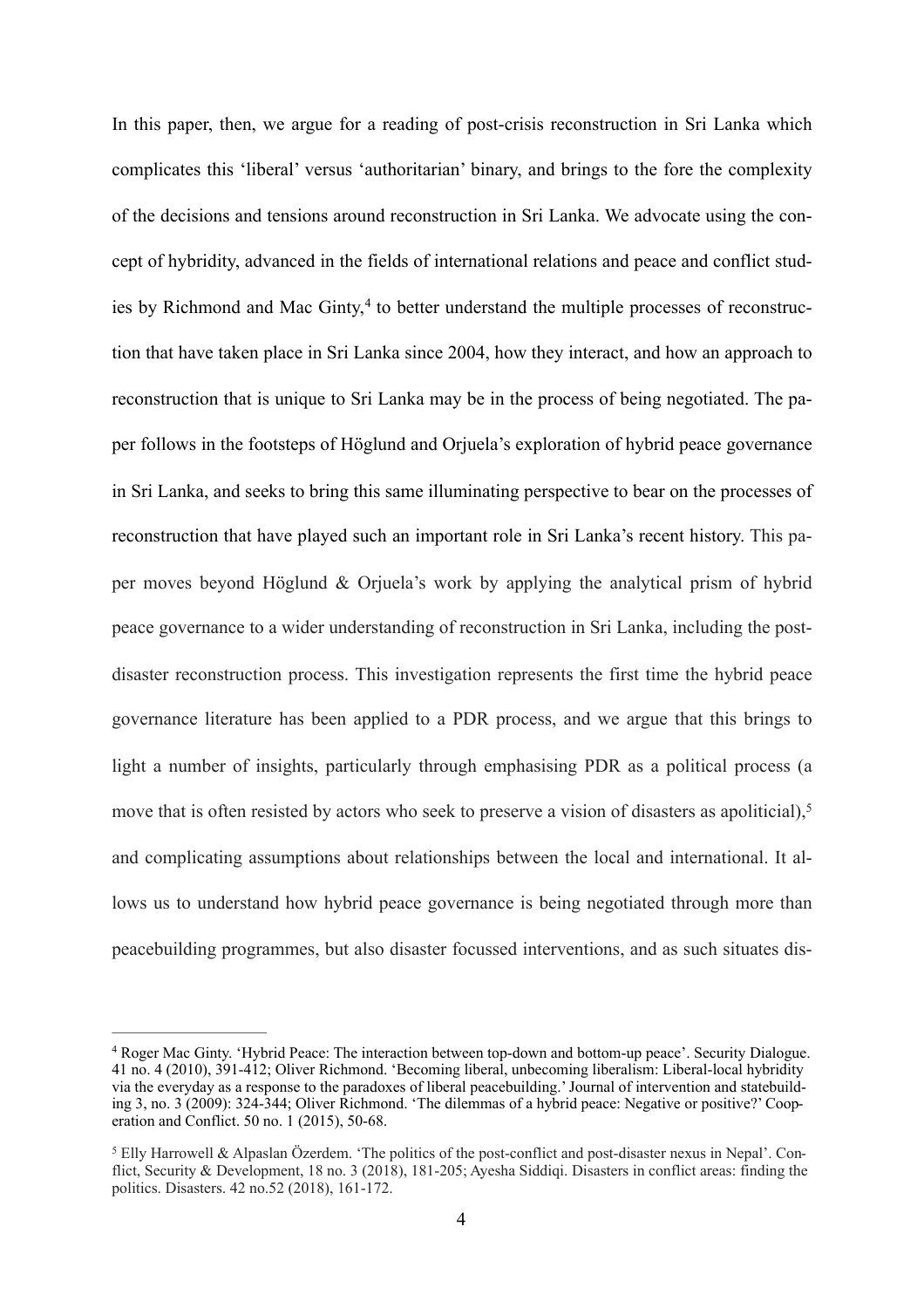cussions of illiberal peacebuilding within a wider horizon of reconstruction interventions that have been occurring in Sri Lanka for over a decade.

Building on policy-focussed research carried out in the capital city of Sri Lanka, Colombo in 2017, the paper presents three areas in which a hybridity lens gives a new perspective on post-conflict and post-disaster reconstruction in the country. Using hybridity as a lens helps firstly to understand the apparent failure of key aspects of liberal interventions in Sri Lanka, such as participatory reconstruction methods and the tying of post-disaster projects to peacebuilding aims. Secondly, it questions assumptions about scale and dualistic divisions between the national and international. Finally, it provides insight into the shifting and expanding role of the military in post-conflict, post-disaster and urban development projects. We argue that future reconstruction processes will be contingent on the type of government in place in Colombo, not the will of the international community, and that this depends on the interactions and negotiations between a variety of actors at the local, national and international levels. Rather than relying on a binary view that sees Sri Lanka as oscillating between two competing models of reconstruction, we suggest that focusing on this fluidity and process of negotiation opens the door to the development of a hybrid reconstruction practice that builds on successes and acknowledges failures of what has gone before. In a wider perspective, the investigation of such a reconstruction experience through the hybridity lens will contribute to the development of methodologies for a more nuanced understanding of the post-disaster and post-conflict reconstruction nexus in other contexts such as Nepal where a post-conflict reconstruction process that was followed by a post-disaster one after the earthquakes in 2015, Aceh where post-disaster and post-conflict reconstruction processes have been run concurrently after the 2004 Tsunami) and Sierra Leone/Liberia where the devastating Ebola crisis was experienced by both countries in their post-conflict reconstruction contexts.

5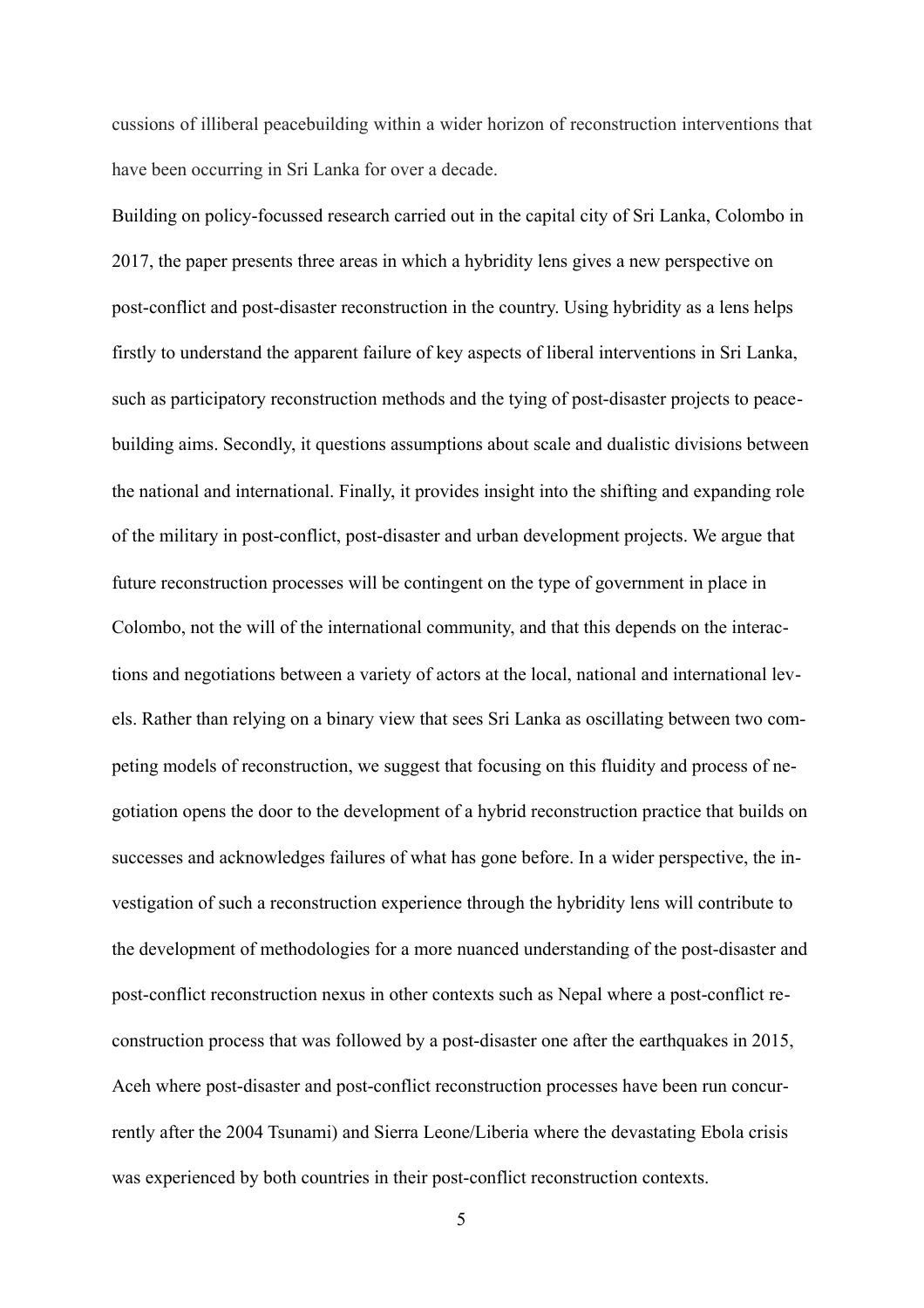### **2. Materials and Methods**

The paper is based on semi-structured interviews carried out with elite stakeholders in Colombo and London in April and October 2017. We carried out 21 semi-structured interviews with 26 people, chosen via purposive sampling because of their expertise in the fields of post-conflict and post-disaster reconstruction programming in Sri Lanka. These stakeholders were drawn from the Sri Lankan government, local and international civil society organisations, international organisations and donor government representatives, researchers and academics. In the selection of interviewees, the authors' previous work in Sri Lanka and their network of international and national organisations also played a pivotal role. Interviews lasted between 30 and 90 minutes, and were conducted in English. Field research benefited from a time of relative openness for local and international researchers, following the more restrictive environment during the previous Rajapaksa government. Nonetheless, we were aware of our privileged positions as incoming 'Western' researchers, as well the ongoing difficulties of Tamil and other minority communities in making their voices heard, and attempted to reflect critically on this at all stages of the research and analysis process. The data was then analysed using thematic analysis in order to generate findings grounded in the data, rather than applying a previously identified framework for analysis. This research forms part of a wider comparative study of places which have experienced both post-conflict and post-disaster reconstruction, which limited the amount of time we were able to spend in Colombo. All interviews were conducted in confidentiality, and the names of interviewees are withheld by mutual agreement. Before discussing the findings, the article will first explore the context of post-crisis reconstruction in Sri Lanka since 2004, paying particular attention to the politics of reconstruction interventions in this time.

6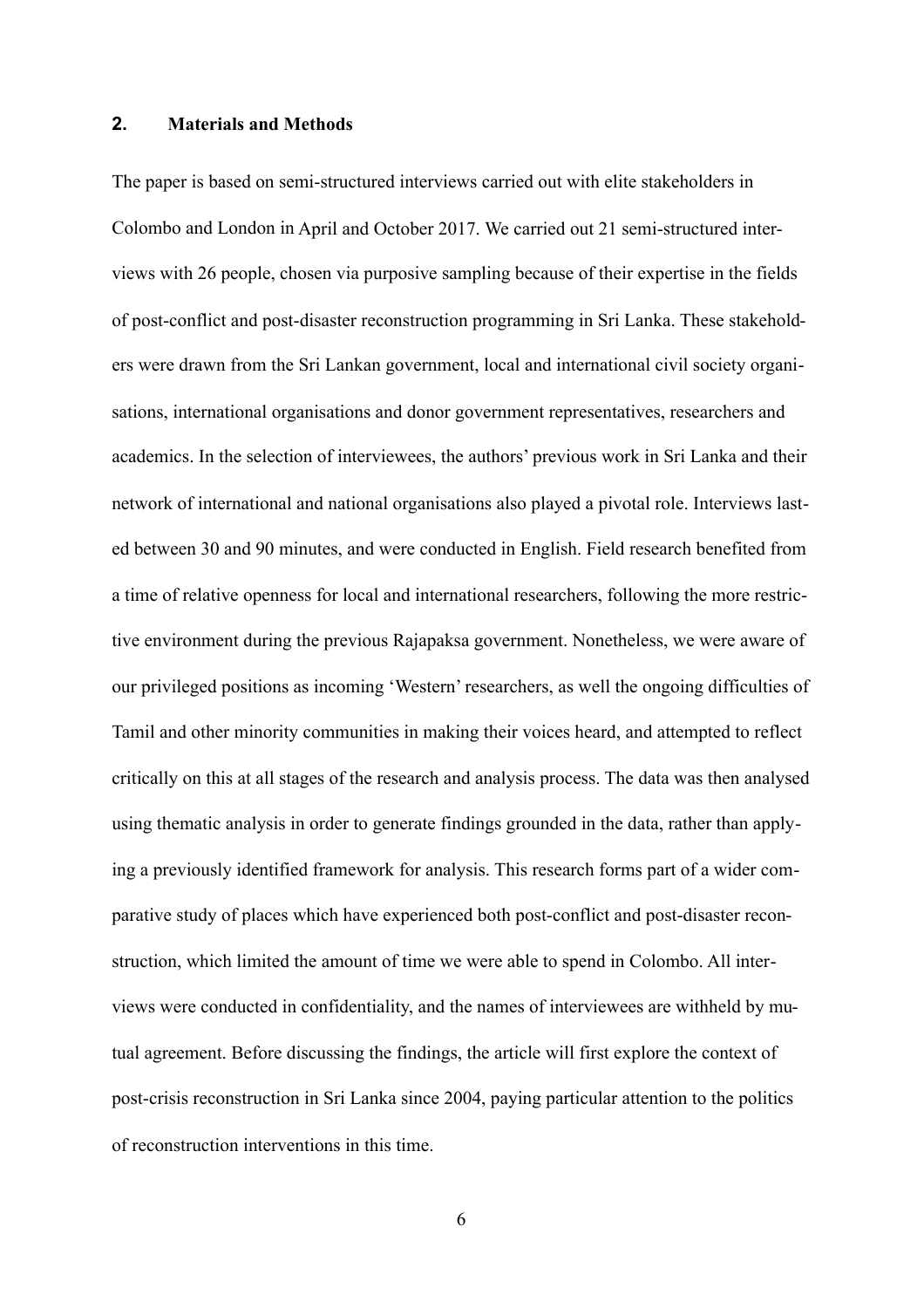### **3. Results**

# *The Sri Lankan Context*

From 1983 to 2009 Sri Lanka was devastated by a brutal conflict between the Liberation Tigers of Tamil Eelam (LTTE), an insurgent group seeking to establish an independent state for the large ethnic Tamil community in the north and east of the country, and the Sri Lankan government. Whilst a number of ceasefires were negotiated throughout this period, and several peace processes sought to resolve the conflict with varying degrees of success, the war would eventually be brought to an end through the comprehensive victory by government forces in 2009. The war was brutal, with between 80,000 to 100,000 estimated to have been killed. This death toll, and particularly the fate of civilians trapped in the Vanni and heavily shelled in the final days of the war, provoked outrage from the international community, with the UN forming a panel of experts to investigate allegations of war crimes and crimes against humanity during the horrific final months of the campaign. These accusations were, in turn, bitterly contested by the Sri Lankan government at the time. In the midst of this, on 26<sup>th</sup> December 2004, Sri Lanka was rocked by a massive tsunami which caused devastation on a wide scale along the country's north and eastern coasts[.](#page-7-0) The tsunami affected areas under the control of the LTTE as well as the government, killing more than 35,000 people and displacing over a million more.

<span id="page-7-1"></span>Throughout Sri Lanka's near three decades of conflict, it was difficult to try to disentangle the strands of PCR, PDR and development aid, such was the extent that these processes had been

<span id="page-7-0"></span>[<sup>6</sup>](#page-7-1) The Indian Ocean tsunami was triggered by a 9.1 magnitude undersea earthquake, which struck in the morning of December 26 2004. This caused a tsunami that would hit Sri Lanka, Indonesia, India, Thailand and the Maldives and other countries to devastating effect. It is estimated that at least 225,000 people were killed by the tsunami disaster in total. In Sri Lanka alone around 110,000 houses were damaged or destroyed, and losses of over \$1 billion were sustained.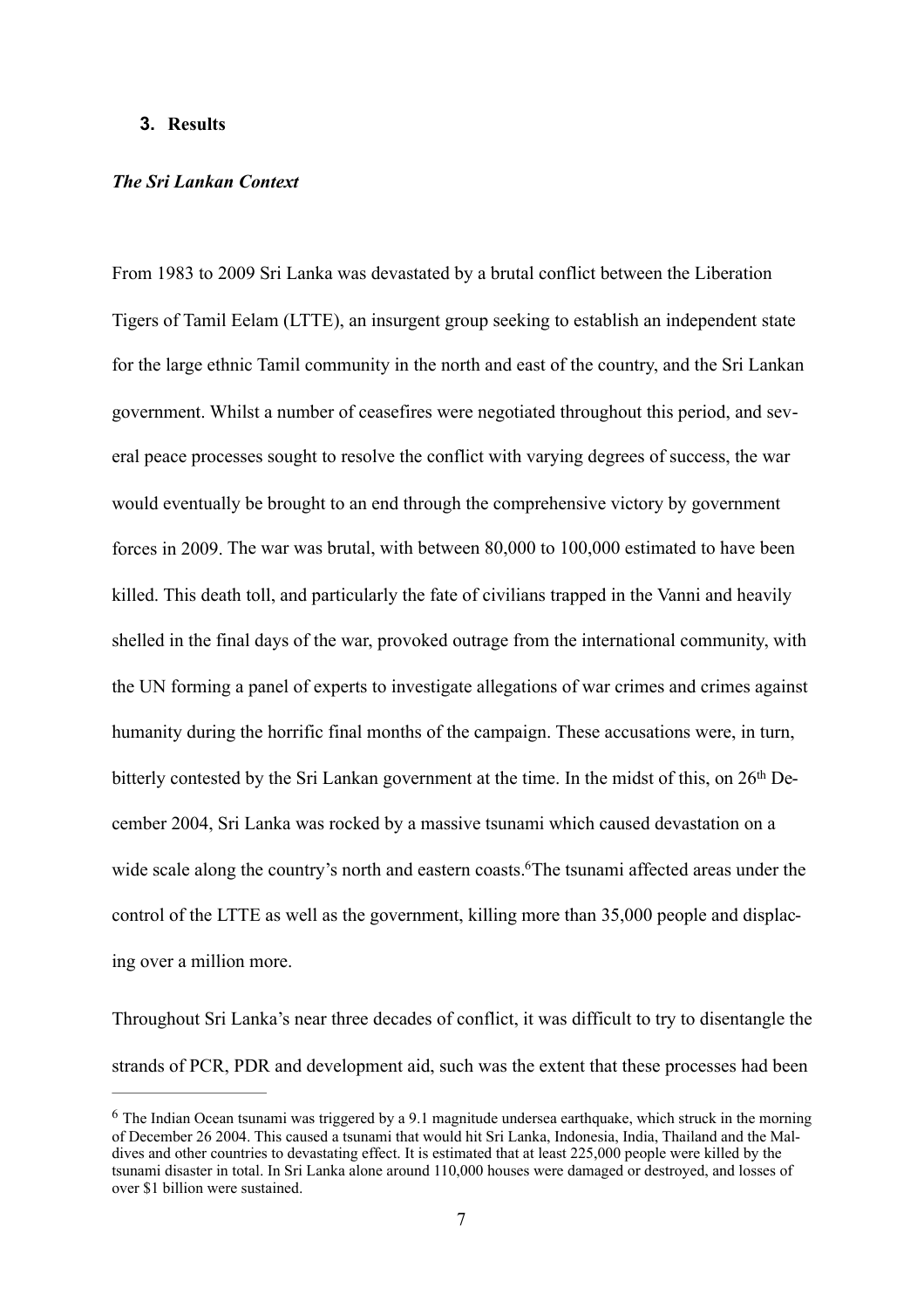<span id="page-8-1"></span>used to try to address challenges beyond their obvious immediate remit. Development aid, and aid for reconstruction in particular, had long been tied to the peace process in an attempt to incentivise negotiations following the 2002 ceasefire by providing for a peace dividend[.7](#page-8-0) Indeed, a donor conference was even held in Tokyo in 2003 with the aim of drumming up financial support for post-conflict reconstruction and development. Moreover, post-tsunami projects were often designed in an attempt to address conflict drivers or dealt with war-affected communities. Post-conflict reconstruction being carried out in the east via the *Nagenahira Navodaya* (Eastern Awakening) programme, was implemented whilst war was still raging in the North, and both this and the subsequent *Uthuru Vasanthaya* (Northern Spring) programmes aimed to rebuild buildings and infrastructure that were themselves constructed as part of the disaster response. Within this complex and highly politicised landscape of reconstruction in Sri Lanka it can be difficult, and not always helpful, to try and sketch the outlines of the different processes. Nevertheless, it is useful to acknowledge a number of important features of the reconstruction that followed the tsunami and the war's end. Framing this analysis as an investigation of reconstruction, rather than peacebuilding, serves an important purpose. This approach implicitly opens our frame of reference to processes undertaken by a wide range of actors. Whilst activities carried out under the aegis of 'peacebuilding' tend to be discursively linked to the liberal peacebuilding agenda, 'reconstruction' is a more malleable term, a practical necessity in the wake of war carried out by apparently illiberal and liberal actors alike. Reconstruction can mean the physical business of rebuilding infrastructure to one stakeholder as much as it might mean rebuilding trust within a society to another. By focusing on this term within our research, we hoped to capture the full gamut of

<span id="page-8-0"></span>[<sup>7</sup>](#page-8-1) Philippe Le Billon and Arno Waizenegger. 'Peace in the wake of disaster? Secessionist conflicts and the 2004 Indian Ocean tsunami'. Transactions of the Institute of British Geographers 32 no. 3 (2007), 411-427.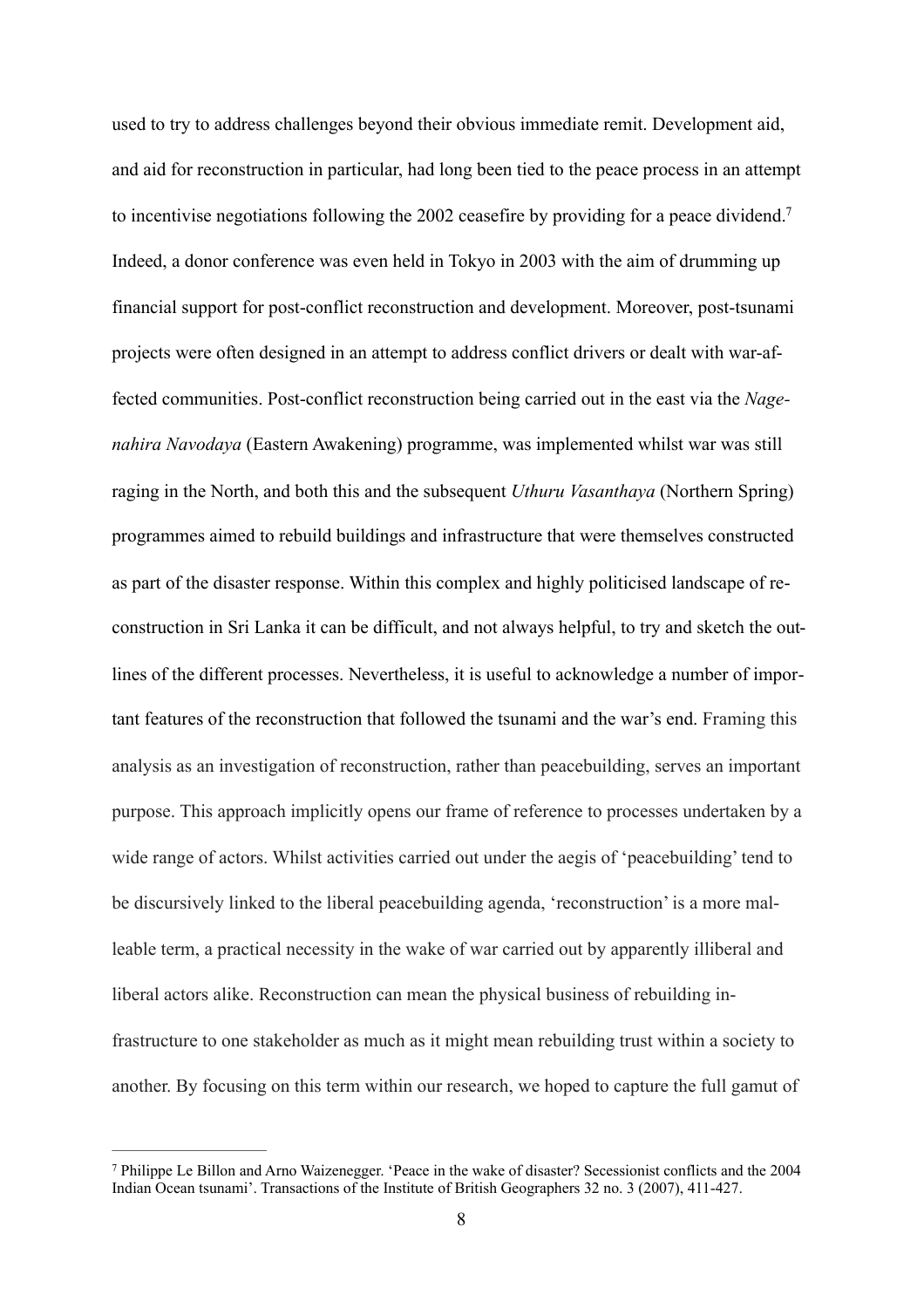activities, and actors, carrying out interventions in the wake of conflict and disaster in Sri Lanka without implicitly privileging one normative approach.

#### *Post Disaster Reconstruction*

<span id="page-9-4"></span><span id="page-9-3"></span>Some writers have called the response that followed the events of 26 December 2004 as the 'tsunami after the tsunami' referring to the influx of international aid organisations that flooded the country in the weeks and months that followed[.](#page-9-0)<sup>8</sup> Sri Lanka received \$3.5 billion of aid to support relief and reconstruction[.9](#page-9-1) Faced with a crisis of this magnitude, the national government and LTTE alike were underprepared and overwhelmed, with the international community instead taking a leading role in designing and implementing post-disaster relief and recovery programmes. As a result of the leading role played by the international community, the post-tsunami reconstruction effort emphasised a number of elements related to liberal interventionist paradigms. These included a focus on participatory reconstruction methods and community involvement in planning and implementing such as housing reconstruction, and the guiding mantra of 'build back better'.<sup>10</sup> Crucially, this also included attempts to use reconstruction projects to address conflict drivers, both at a local level (for example, by applying 'conflict sensitive' approaches to community reconstruction processes, or bringing different groups to work together on building projects) and at the national level, through negoti-

<span id="page-9-5"></span><span id="page-9-0"></span>[<sup>8</sup>](#page-9-3) Benedikt Korf. 'Sri Lanka: The tsunami after the tsunami'. International Development Plan-ning Review, 27 no. 3 (2005) i-vii.

<span id="page-9-1"></span>[<sup>9</sup>](#page-9-4) Prema-Chandra Athukorala. 'Indian Ocean tsunami: Disaster, generosity and recovery'. Asian Economic Journal, 26 no. 3 (2012), 211-231.

<span id="page-9-2"></span><sup>&</sup>lt;sup>[10](#page-9-5)</sup> For further critical discussion of the post-disaster reconstruction process in Sri Lanka B Korf, 'Sri Lanka: The tsunami after the tsunami'; MW Amarasiri de Silva, 'Ethnicity, politics and inequality'; S Mannakkara and S Wilson, 'Re-conceptualising 'Building Back Better''; J Kennedy et al, 'The meaning of 'build back better''; Camillo Boano. 'Housing anxiety and multiple geographies in post-tsunami Sri Lanka'. Disas-ters, 33 no. 4 (2009), 762-785.; and Kanchana Ruwanpura. 'Temporality of disasters: The politics of women's livelihoods 'after'the 2004 tsunami in Sri Lanka'. Singapore Journal of Tropical Geography, 29 no. 3 (2008), 325-340.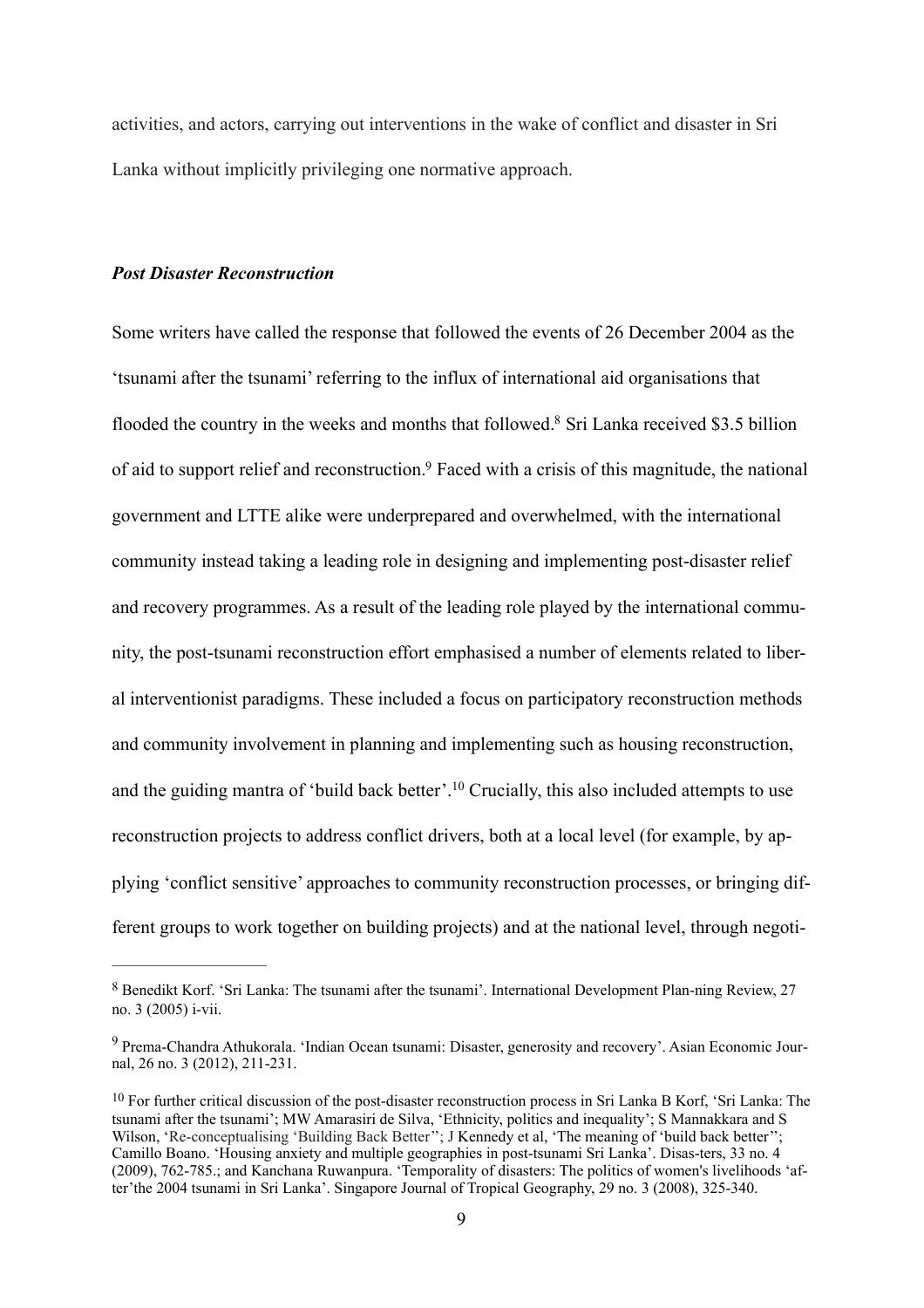ations around the P-TOMS mechanism. The Post-Tsunami Operational Management Structure, or P-TOMS for short, was intended to coordinate responses to the tsunami between the national government and LTTE, though the international community also had clear hopes that this would be the catalyst for greater cooperation between both parties, and therefore kick start the stalling peace process. It is important to situate this approach within the context of the peace process, mediated by Norway, that had been taking place over the previous five years, and notably following the ceasefire agreement signed between the Sri Lanka government and LTTE in 2002. Despite the difficulties encountered in this process, it represented a relatively mature peace process organised along familiar liberal international lines, and one that was quite widely considered to have a chance for success in yielding a negotiated peace. As Sørbø et al. note in their evaluation of the peace process, many people saw post-tsunami mechanisms such as P-TOMS as a 'last window of opportunity' in making this process work.<sup>[11](#page-10-0)</sup> Although a Memorandum of Understanding for P-TOMS was signed in 2005, the mechanism soon became a target for the anger of nationalist politicians, who vehemently opposed the deal on the basis that it conferred too much legitimacy on the LTTE, and never ful-filled its potential as a peacebuilding tool.<sup>[12](#page-10-1)</sup>

<span id="page-10-3"></span><span id="page-10-2"></span>Overall, the achievements of the post-tsunami reconstruction period can be seen as a mixed bag. Faced with a disaster of unprecedented scale in Sri Lanka, it is clear that the international led response was able to marshal a great deal of resources; the tsunami prompted the largest donor response to a humanitarian disaster on record to that time and by the end of 2007 the country's Reconstruction and Development Agency (RADA) reported that 76,000

<span id="page-10-0"></span>[<sup>11</sup>](#page-10-2) Gunnar Sørbø, Jonathan Goodhand, Bart Klem, Ada Elisabeth Nissen and Hilde Selbervik. Pawns of peace. Evaluation of Norwegian peace efforts in Sri Lanka, 1997-2009. Oslo: Norad (2011), Quote at p.3.

<span id="page-10-1"></span>[<sup>12</sup>](#page-10-3) Jennifer Hyndman. 'Siting conflict and peace in post-tsunami Sri Lanka and Aceh, Indone-sia'. Norsk Geografisk Tidsskrift-Norwegian Journal of Geography, 63 no.1(2009), 89-96.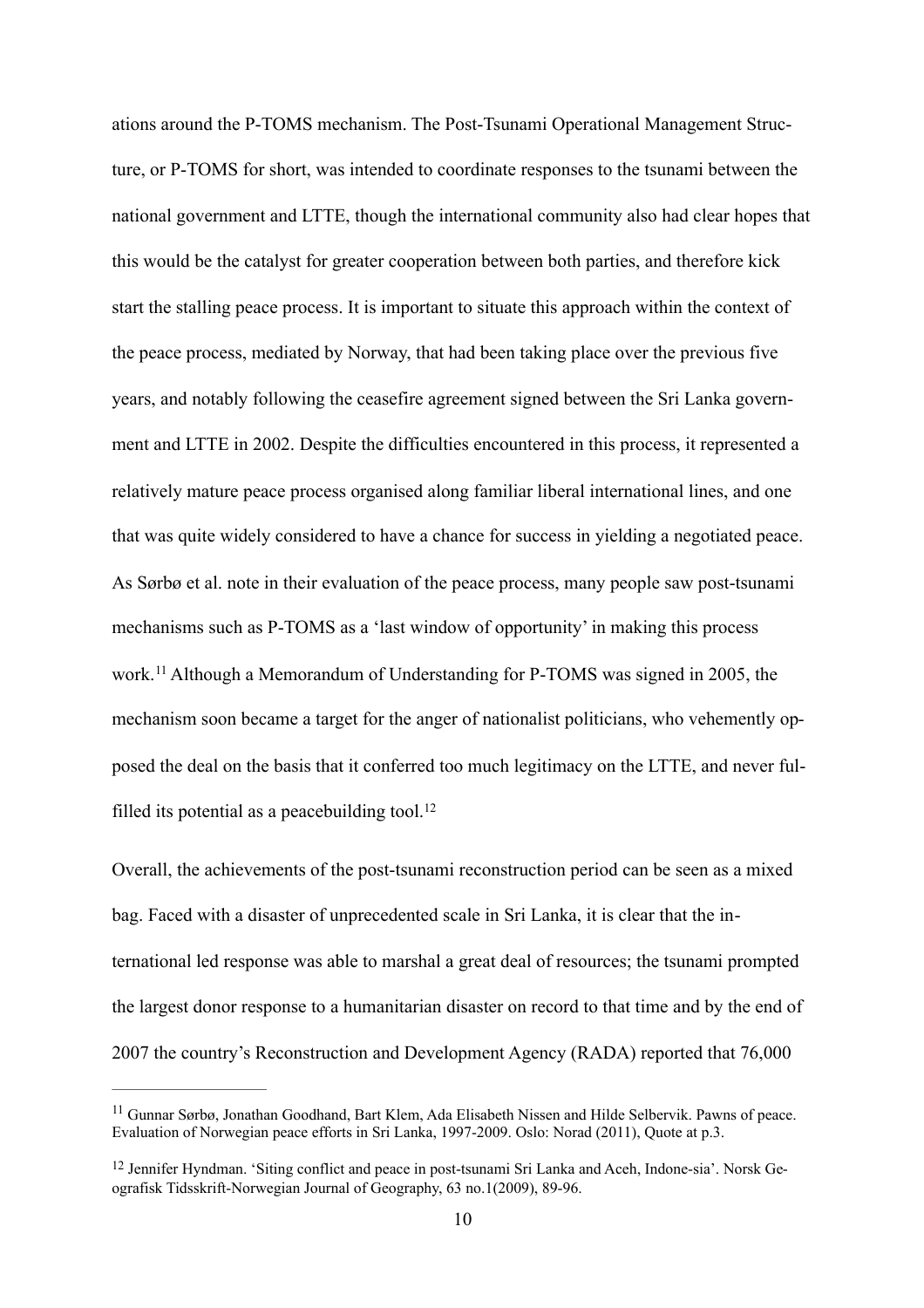<span id="page-11-5"></span><span id="page-11-4"></span>out war after several years of fragile ceasefires and negotiations.<sup>16</sup> houses had been rebuilt, with 34,000 more in construction (though this progress varied wildly between regions[.13](#page-11-0) However, the scale of this response did not necessarily translate into success on the ground. The PDR process was dogged by accusations of mismanagement of funds and poor planning, making it 'neither as effective nor as efficient as it should be'.[14](#page-11-1) Moreover, rather than producing the hope for peace dividend, the process instead became highly politicized and bound up with conflict dynamics.[15](#page-11-2) Rather than providing an opportunity for peace, the failure of P-TOMS and impact of the 'aid tsunami' opened the door for the hardline nationalist Mahinda Rajapaksa to win the Presidency in 2005, signalling a return to all

# <span id="page-11-7"></span><span id="page-11-6"></span>*Post Conflict Reconstruction*

Against widespread expectation, Rajapaksa went on to win war with the LTTE in 2009. The closure of the sluice gates at a reservoir at Marvil Aru by the LTTE in July 2006, which restricted the water supply to a large number of families in government controlled territory, prompted the government to launch 'Operation Watershed', a military offensive which would signal a return to overt hostilities between the two sides. Over the next few years the government first focussed on retaking the East (from 2006 to 2007) then the North (from 2008 to 2009), culminating in the capture of the LTTE's de facto capital, Kilinochchi, in January 2009. The LTTE's last stand, trapped on a small sliver of coastline in the northeast is mired in controversy, with accusations that the LTTE used thousands of civilians as a human shield,

<span id="page-11-0"></span>[<sup>13</sup>](#page-11-4) Worldwatch Institute, 'Post-Tsunami Housing Reconstruction Varies Widely across Sri Lanka' (March 2007) http://www.worldwatch.org/node/5183.

<span id="page-11-1"></span>[<sup>14</sup>](#page-11-5) PC Athukorala, Indian Ocean tsunami: Disaster, generosity and recovery, 222.

<span id="page-11-2"></span><sup>&</sup>lt;sup>[15](#page-11-6)</sup> J Goodhand, Stabilising a victor's peace?

<span id="page-11-3"></span>[<sup>16</sup>](#page-11-7) P Le Billon and A Waizenegger, Peace in the wake of disaster?; J Goodhand, Stabilising a victor's peace?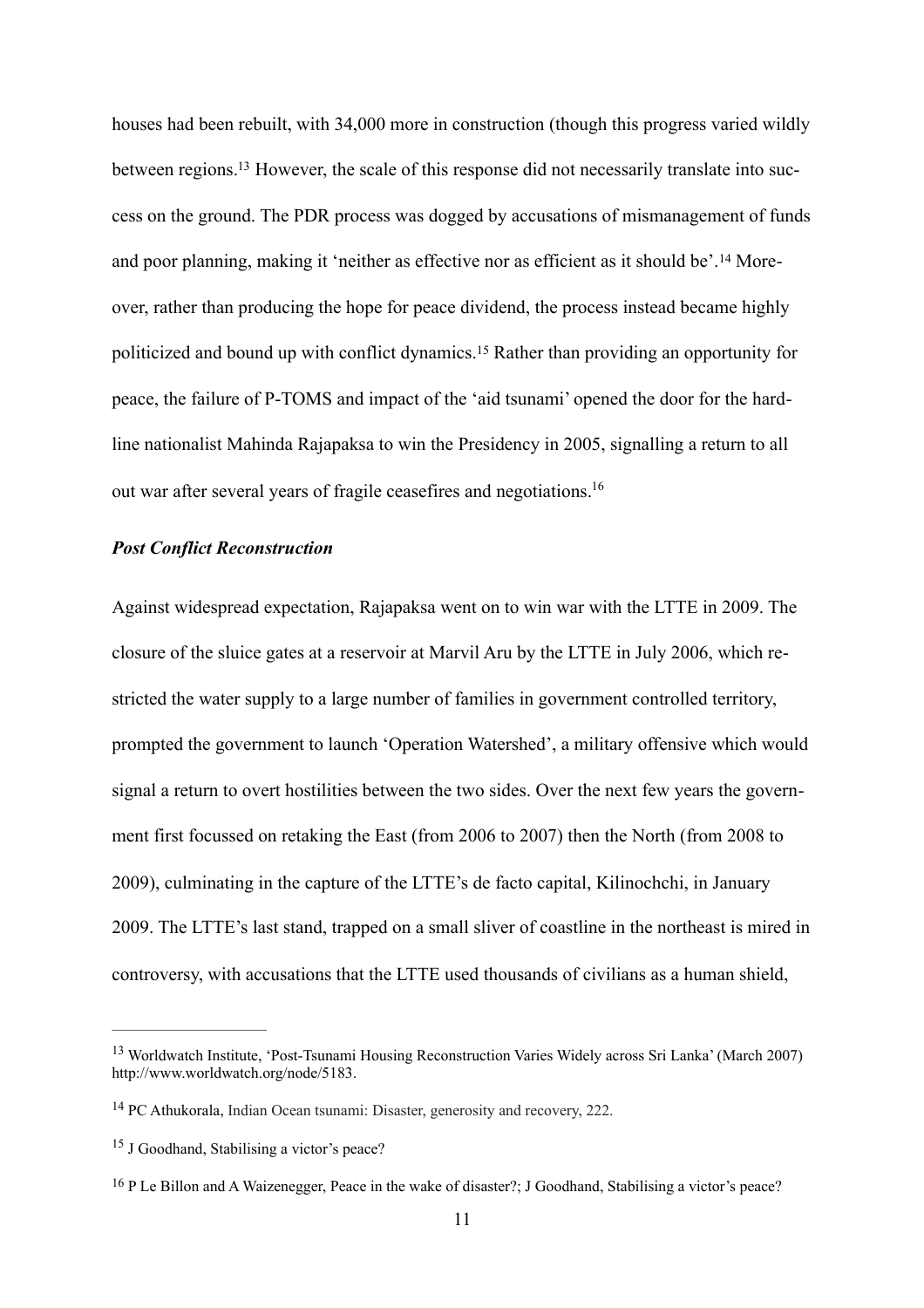and that indiscriminate use of force by the Sri Lankan army led to the death of up to 40,000 civilians.[17](#page-12-0)

<span id="page-12-4"></span>The post-conflict reconstruction that followed the war's end stands in stark contrast to the response to the 2004 tsunami, in large part due to a combination of international actors' concerns about the government's conduct in the war, and the Rajapaksa regime's distrust of these same actors. The Eastern Awakening and Northern Spring programmes paid little lip service to the kinds of participatory methods seen a few short years before, and could instead be characterised as infrastructure-led, focused on fast economic development and consolidated central control over the territory, with the military taking a central role in overseeing and implementing projects. This process was far less welcoming to programming led by NGOs and international actors, and was tightly controlled by the government[.18](#page-12-1) Strikingly, many of the activities that might usually be associated with reconstruction after war, such as transitional justice, reconciliation or security sector reform,<sup>19</sup> did not take a central role in the Rajapaksa government's approach to the post-conflict. Instead, as Ruwanpura notes 'the underlying premise was that jobs and economic growth would generate the political will necessary and sufficient to overcome ethnic tensions'.<sup>20</sup> Whilst the space for 'traditional' humanitarian actors to engage in post-conflict reconstruction programming appeared much reduced, Sri Lan-

<span id="page-12-7"></span><span id="page-12-6"></span><span id="page-12-5"></span><span id="page-12-0"></span>[<sup>17</sup>](#page-12-4) [United Nations Panel of Experts, Report of the Secretary General's Panel of Experts \(31 March 2011\). http://](http://www.un.org/News/dh/infocus/Sri_Lanka/POE_Report_Full.pdf) www.un.org/News/dh/infocus/Sri\_Lanka/POE\_Report\_Full.pdf

<span id="page-12-1"></span><sup>&</sup>lt;sup>[18](#page-12-5)</sup> For discussions of this phenomenon see Kanchana Ruwanpura. 'Militarized Capitalism? The Apparel Industry's Role in Scripting a Post-War National Identity in Sri Lanka'. Antipode, 50 no. 2 (2018), 425-446; J Goodhand, 'Sri Lanka in 2011'; K Höglund and C Orjuela, 'Hybrid peace governance'; Kristine Höglund and Camilla Orjuela. 'Winning the peace: conflict prevention after a victor's peace in Sri Lanka'. Contemporary Social Science, 6 no.1 (2011), 19-37; Oliver Walton. 'Between war and the liberal peace: the politics of NGO peacebuilding in Sri Lanka'. International Peacekeeping, 19 no. 1 (2012), 19-34.

<span id="page-12-2"></span>[<sup>19</sup>](#page-12-6) Sun Yong Lee and Alpaslan Özerdem. *International peacebuilding: An introduction*. (London: Routledge, 2015).

<span id="page-12-3"></span>[<sup>20</sup>](#page-12-7) K Ruwanpura, 'Militarised capitalism', 1.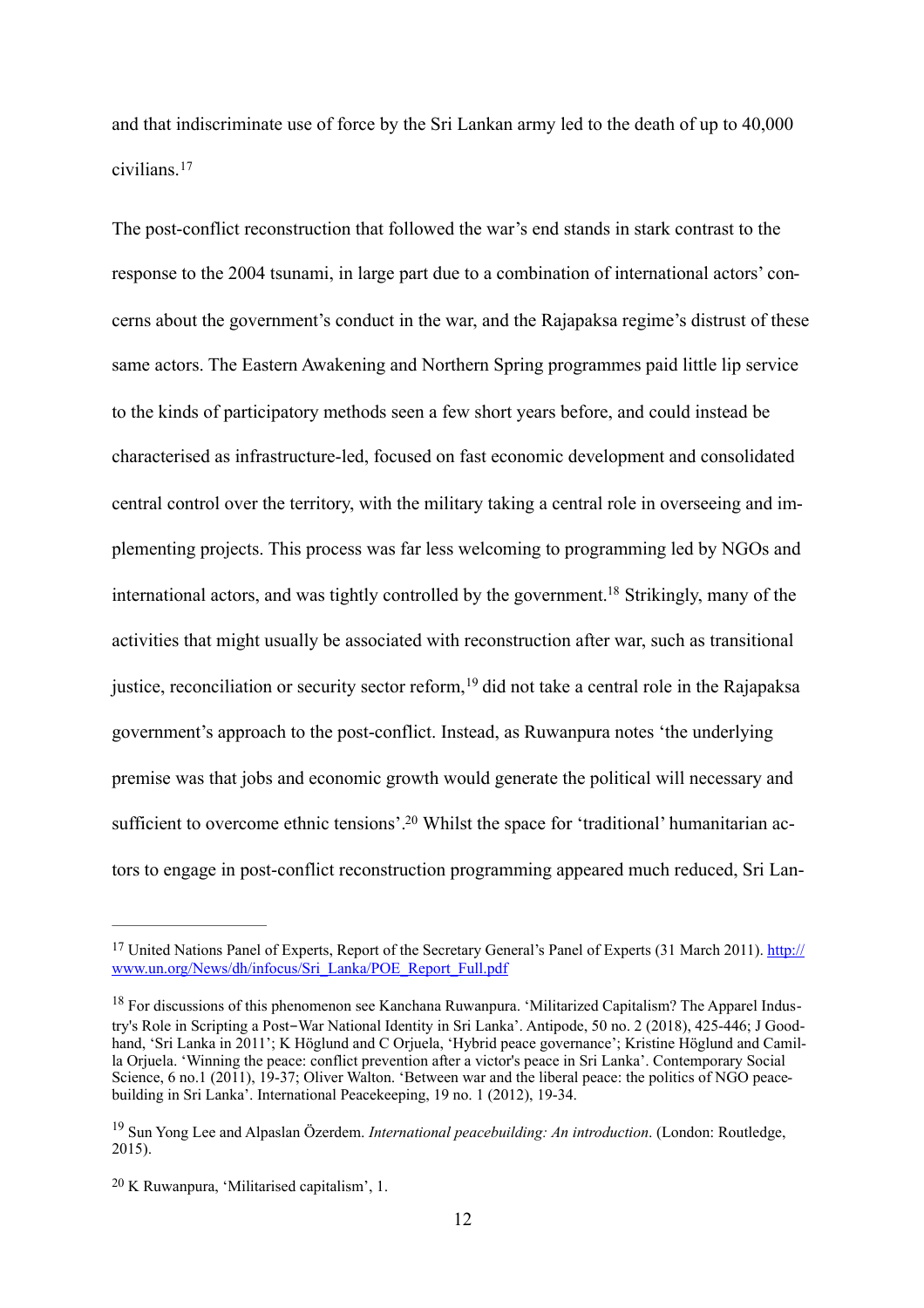ka instead turned to governments such as China and Russia for support in this, capitalising on their newfound status as one of the only governments to successfully win a war against an insurgency. As Höglund and Orjuela point out, Sinhala nationalism was neatly linked to a narrative at the international level which 'opposed the domination of Western nations globally and despised international intervention in the internal affairs of states', symbolically situating the nationalist Sri Lankan government at the time alongside others seen to resist the liberal western hegemony, such as Russia, China, Libya and Venezuela[.21](#page-13-0)

<span id="page-13-2"></span>The Rajapaksa regime lost power somewhat unexpectedly in 2015, and the government that has followed, headed by Maithripala Sirisena, has once again extended the hand of friendship to the United Nations and other international organisations and NGOs, whilst lessening the crackdown on local media and NGOs that had been a feature of the Rajapaksa era, and opening the door to initiatives related to transitional justice and the war disappeared.

# *'Hybridity': an appropriate lens for the investigation of the PCR and PDR nexus?*

<span id="page-13-3"></span>In the context of this apparent oscillation between approaches to post-crisis reconstruction that drew on the international aid framework, and those models that drew on the country's authoritarian turn under the Rajapaksa government,<sup>22</sup> the value of adopting a theoretical lens that actively focuses on the tension and negotiations between competing modes of reconstruction is clear. Hybrid peace theory takes its roots from the work of post-colonial theorists such as Bhabha, Hall and Spivak, and focuses on the forms of peace and politics that result

<span id="page-13-0"></span><sup>&</sup>lt;sup>[21](#page-13-2)</sup> K Höglund and C Oriuela, 'Hybrid peace governance', 89.

<span id="page-13-1"></span>[<sup>22</sup>](#page-13-3) Jonas Lindberg and Dhammika Herath. 'Land and grievances in post-conflict Sri Lanka: ex-ploring the role of corruption complaints'. Third World Quarterly, 35 no. 5 (2014), 888-904.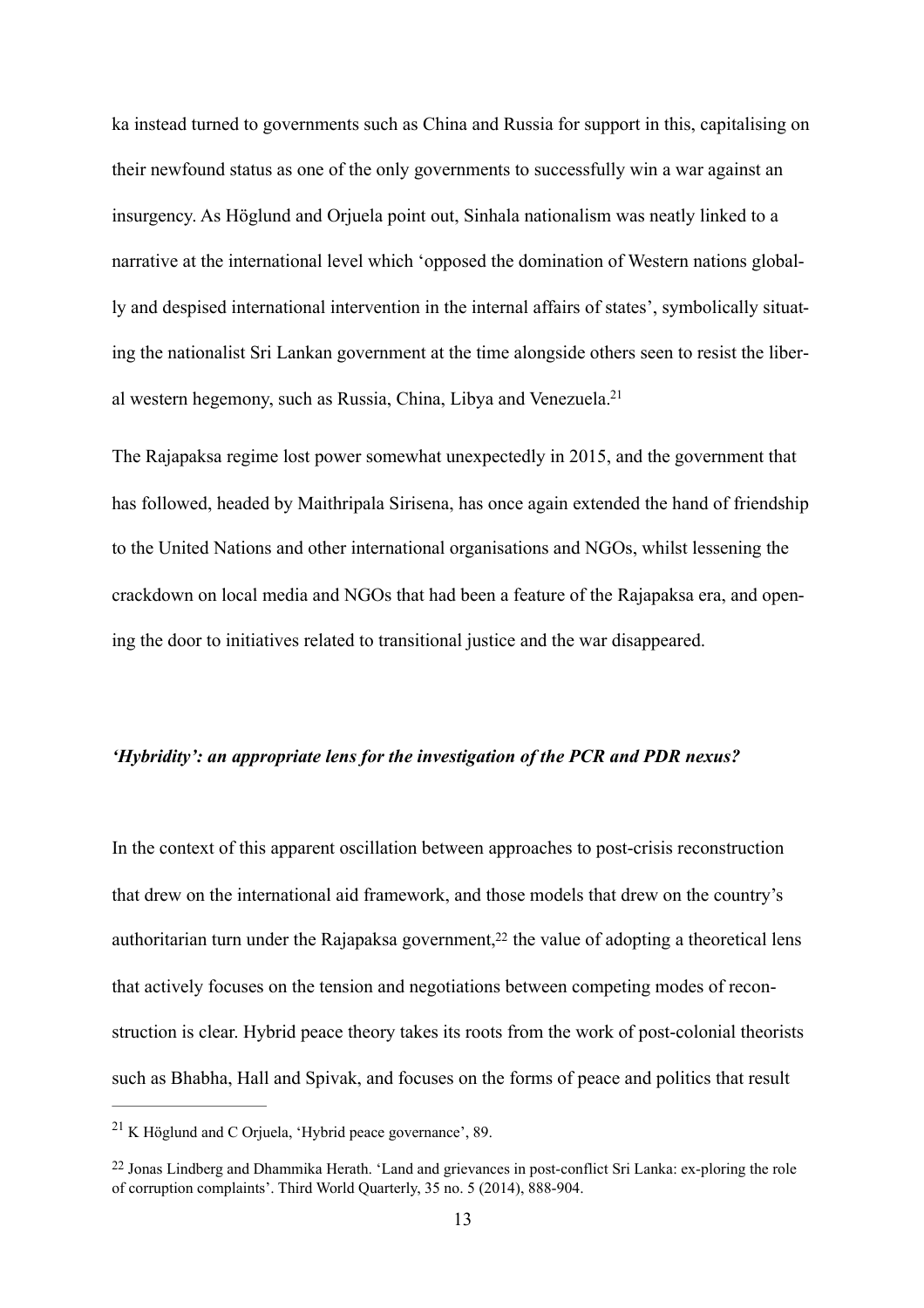well as envisioning the nature of progressive politics in conflict-affected societies'.<sup>[23](#page-14-0)</sup> This international NGOs), and to develop their own forms of politics, peace and peacemaking.[24](#page-14-1) from the interactions between the liberal peace hegemony and local forms of peace, politics and arrangements of power. As Richmond has eloquently summed up, hybrid forms of peace 'are the result of the encounter, along a spectrum of local to international scales (Massey, 2007), of a range of actors engaged in peacebuilding, statebuilding, development, security, as approach acknowledges the agency of local actors to resist or adapt interventions by the actors of the liberal peace (such as states from the global north, international organisations and

<span id="page-14-7"></span><span id="page-14-6"></span><span id="page-14-5"></span>The key features of a hybrid situation can be summarised as the following: First of all, it blurs the boundaries between the local and international levels of analysis and actors, encouraging a focus on the negotiations and interactions between these levels rather than seeing them as fixed or bounded.[25](#page-14-2) Building on this, a hybrid peace approach actively challenges binaries such as 'internal v external', 'top down v bottom up', 'modern v traditional' and 'Western v non-Western'. It suggests that whilst these may be seductive in their explanatory simplicity, they are not accurate representations of the complex arrangements of power that are emerging in reality in post-conflict contexts.[26](#page-14-3) A hybrid peace lens focuses on the interactions between different actors, policies and structures, the creativity often engendered in these encounters, and the effects these interactions produce[.27](#page-14-4) Crucially, in a hybrid lens the power

<span id="page-14-9"></span><span id="page-14-8"></span><span id="page-14-0"></span>[<sup>23</sup>](#page-14-5) O Richmond, 'The dilemmas of a hybrid peace', 50.

<span id="page-14-1"></span><sup>&</sup>lt;sup>[24](#page-14-6)</sup> R Mac Ginty, 'Hybrid Peace'.

<span id="page-14-2"></span>[<sup>25</sup>](#page-14-7) O Richmond, 'The dilemmas of a hybrid peace'; K Höglund and C Orjuela, 'Hybrid peace governance'.

<span id="page-14-3"></span>[<sup>26</sup>](#page-14-8) R Mac Ginty, 'Hybrid Peace'; Nicolas Lemay-Hébert and Florian Kühn. 'Letter from the Editors: taking the hybridity agenda further'. Journal of Intervention and Statebuilding. 9 no. 1 (2015): 1-3.

<span id="page-14-4"></span>[<sup>27</sup>](#page-14-9) R Mac Ginty, 'Hybrid Peace'; Annika Björkdahl and Kristine Höglund. 'Precarious peacebuilding: Friction in global-local encounters'. *Peacebuilding*. 1 no. 3 (2013), 289-299.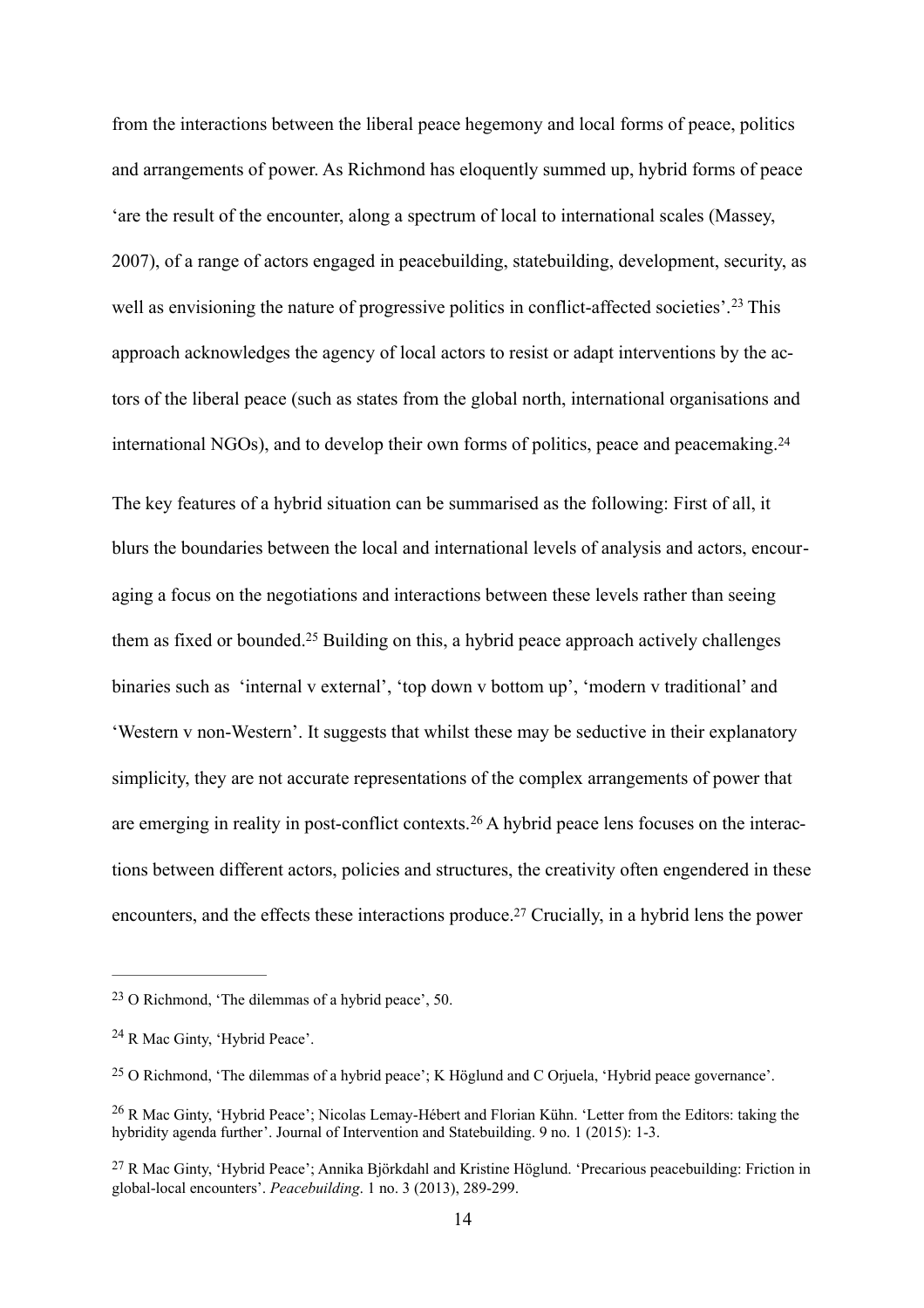<span id="page-15-5"></span>and agency of non-elites is taken seriously, and the importance of local knowledges is brought to the fore – as Richmond and Mitchell put it 'the local is a site of various forms of power, resistance and agency, many of which overlap and even conflict'.[28](#page-15-0) Hybrid peace is seen as a space of fluidity of both actors and institutions in the negotiation of peace and security (including temporally), and the possibility for co-existence of seemingly opposed norms. It allows for the dynamism of contexts in transition, and does not assume neat or strategic progress in a given direction.[29](#page-15-1)

<span id="page-15-7"></span><span id="page-15-6"></span>To many, a hybrid peace represents an opportunity to 'do' peacebuilding better – to marry the might of the international liberal apparatus with the nuance and power of local knowledges, and in doing so install a peace that is somehow more authentic and legitimate.[30](#page-15-2) As a consequence, recent years have witnessed increasing attempts by international organisations, IN-GOs and donor governments to 'manufacture hybridity' by building participatory approaches into their programming, and increasing calls for local ownership, bottom-up thinking and support for 'community resilience'.<sup>[31](#page-15-3)</sup> Such initiatives have met with considerable scepticism from theorists however, who doubt the value and effectiveness of attempts to construct locally authentic hybrid outcomes.[32](#page-15-4) A key criticism of the literature on hybrid peace governance has been a concern that it in fact reinforces a reductive international-local binary, one which

<span id="page-15-9"></span><span id="page-15-8"></span><span id="page-15-0"></span>[<sup>28</sup>](#page-15-5) Oliver Richmond and Audra Mitchell. Hybrid forms of peace: From Everyday Agency to Post-Liberalism. (Basingstoke: Palgrave MacMillan, 2012), 11.

<span id="page-15-1"></span>[<sup>29</sup>](#page-15-6) R Mac Ginty, 'Hybrid Peace'.

<span id="page-15-2"></span>[<sup>30</sup>](#page-15-7) A Björkdahl and Höglund, 'Precarious peacebuilding'.

<span id="page-15-3"></span><sup>&</sup>lt;sup>[31](#page-15-8)</sup> O Richmond and A Mitchell. 'Hybrid forms of peace'.

<span id="page-15-4"></span><sup>&</sup>lt;sup>[32](#page-15-9)</sup> Oliver Richmond and Roger Mac Ginty. 'Where now for the critique of the liberal peace?' Cooperation and Conflict. 50 no. 2 (2015). 171-189.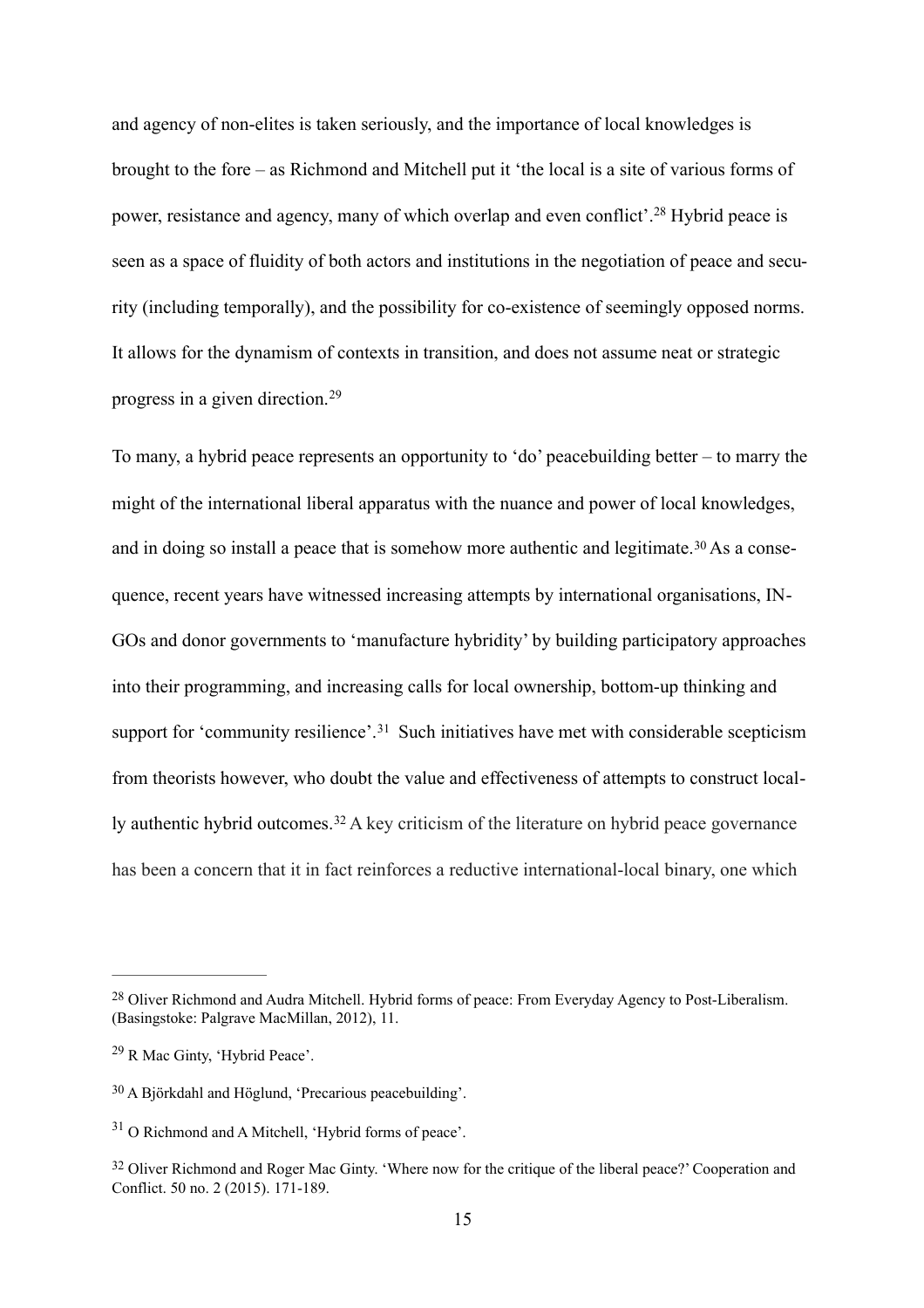<span id="page-16-4"></span>to be unitary, and itself is home to important power relations. risks romanticising the local, and downplaying the role of the national level<sup>33</sup>. It is true that the 'local' can mean many things in discussions of hybridity, from national governments to the communities in which interventions are taking place. In a context such as Sri Lanka, where there are considerable cleavages within the national community along religious, ethnic and regional lines, it would be highly problematic to present the 'local' and 'national' as synonymous. Instead this paper makes the distinction between the international, national and subnational levels, adopting the caveat that the 'local' as subnational should not be assumed

<span id="page-16-5"></span>There is a rich body of literature that discusses the negotiation and production of hybrid forms of peace through PCR interventions (these representing one of the central features of the international liberal peace enterprise, after all), but very little work has been done to apply this same approach to PDR. This may be due to the lingering belief in some quarters that post-disaster reconstruction is not related to issues of peace and conflict.<sup>[34](#page-16-1)</sup> There is ample evidence, however, of the interrelated nature of violent conflict and natural hazard related disasters and how this affects responses to both, $35$  and extensive discussion of the use of post-disaster reconstruction to address peacebuilding aims.[36](#page-16-3) It is important to recognize the distinc-

<span id="page-16-7"></span><span id="page-16-6"></span><span id="page-16-0"></span>[<sup>33</sup>](#page-16-4) Suthaharan Nadarajah, and David Rampton. 'The limits of hybridity and the crisis of liberal peace'*. Review of International Studies*, 41 no. 1 (2015), 49-72.

<span id="page-16-1"></span>[<sup>34</sup>](#page-16-5) E Harrowell and A Ozerdem, 'The politics of the post-conflict and post-disaster'.

<span id="page-16-2"></span>[<sup>35</sup>](#page-16-6) Janani Vivekananda, Janpeter Schilling, and Dan Smith. 'Climate resilience in fragile and conflict-affected societies: concepts and approaches'. Development in Practice. 24 no. 4 (2014), 487-501; Philip Nel and Marjolein Righarts. 'Natural disasters and the risk of violent civil conflict'. International Studies Quarterly 52 no.1 (2008). 159-185; Nina von Uexkull. 'Sustained drought, vulnerability and civil conflict in Sub-Saharan Afri-ca'. Political Geography, 43 (2014), 16-26.

<span id="page-16-3"></span>[<sup>36</sup>](#page-16-7) Insightful work on this specifically related to Sri Lanka has been published by MW Amarasiri de Silva, 'Ethnicity, politics and inequality'; Le Billon and Waizenegger, 'Peace in the wake of disaster?'; Jonathan Goodhand, Bart Klem, Dilrukshi Fonseka, S. I. Keethaponcalan, and Shonali Sar-desai. Aid, Conflict, and Peacebuilding in Sri Lanka, 2000-2005. Vol. 1. (Colombo: Asia Foundation, 2005); and Darini Rajasingham-Senanayake. 'Sri Lanka and the violence of reconstruction'. Development. 48 no.3 (2005), 111-120.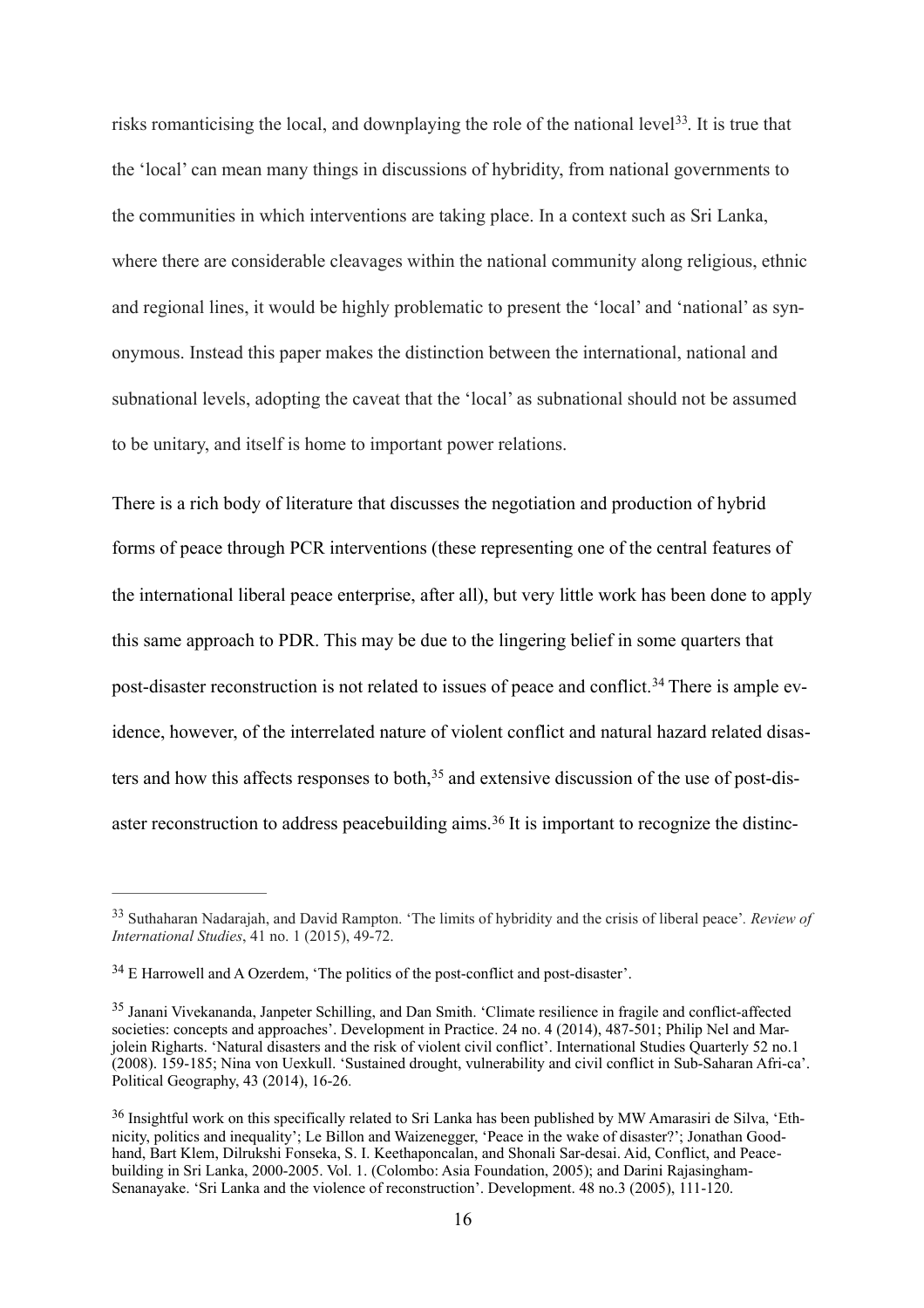<span id="page-17-4"></span> ties that triggered the crisis.[38](#page-17-1) tiveness of the two processes, not least with regards to the nature of the triggering event,  $37$ some of the activities concerned, and the willingness of donors to get involved. Nevertheless, there is a considerable level of overlap between PDR and PCR processes, including at the level of strategic and implementing actors, types of activities, and the ideal goal of long term reconstruction activities in both types of reconstruction attempt to address critical vulnerabili-

<span id="page-17-6"></span><span id="page-17-5"></span>This paper, then, seeks to understand Sri Lanka's experiences of post-conflict and post-disaster reconstruction through the lens of hybridity. Drawing on Mac Ginty and Sanghera's observations on the analytical opportunities of hybridity,  $39$  our analysis will focus on the key characteristics identified above – an acknowledgement of local agency, disruption of accepted binaries, blurring of levels of analysis, focus on processes of negotiation, and the development of creative responses and solutions grounded in the local context – in order to gain new insight into the processes of reconstruction in Sri Lanka. Interrogating these characteristics will allow us to unpack the agency of hitherto overlooked actors at the local and national level, and acknowledge the dynamism of the context in which reconstruction efforts have taken place. Taking its cue from Höglund and Orjuela's observation that 'Sri Lankan postwar society is characterized by a combination of relative absence of violence, especially compared to the war phase, but an entrenchment of authoritarian practices. It appears to display several features of hybridity', <sup>40</sup> the paper will understand which specific features of hybridity

<span id="page-17-7"></span><span id="page-17-0"></span><sup>&</sup>lt;sup>[37](#page-17-4)</sup> Jose-Miguel Albala-Bertrand. 'Complex emergencies versus natural disasters: an analytical comparison of causes and effects'. Oxford Development Studies. 28 no.2 (2000), 187-204.

<span id="page-17-1"></span>[<sup>38</sup>](#page-17-5) Mark Pelling and Kathleen Dill. 'Natural disasters as catalysts of political action'. Media Development, 53 no. 4 (2006), 7; David Keen. Complex emergencies. (Cambridge: Polity Press, 2008).

<span id="page-17-2"></span>[<sup>39</sup>](#page-17-6) Roger Mac Ginty and Gurchathen Sanghera. 'Hybridity in peacebuilding and development: An introduction'. Journal of Peacebuilding & Development, 7 no.2 (2012), 3-8.

<span id="page-17-3"></span>[<sup>40</sup>](#page-17-7) Höglund and Orjuela, 'Hybrid peace governance', 91.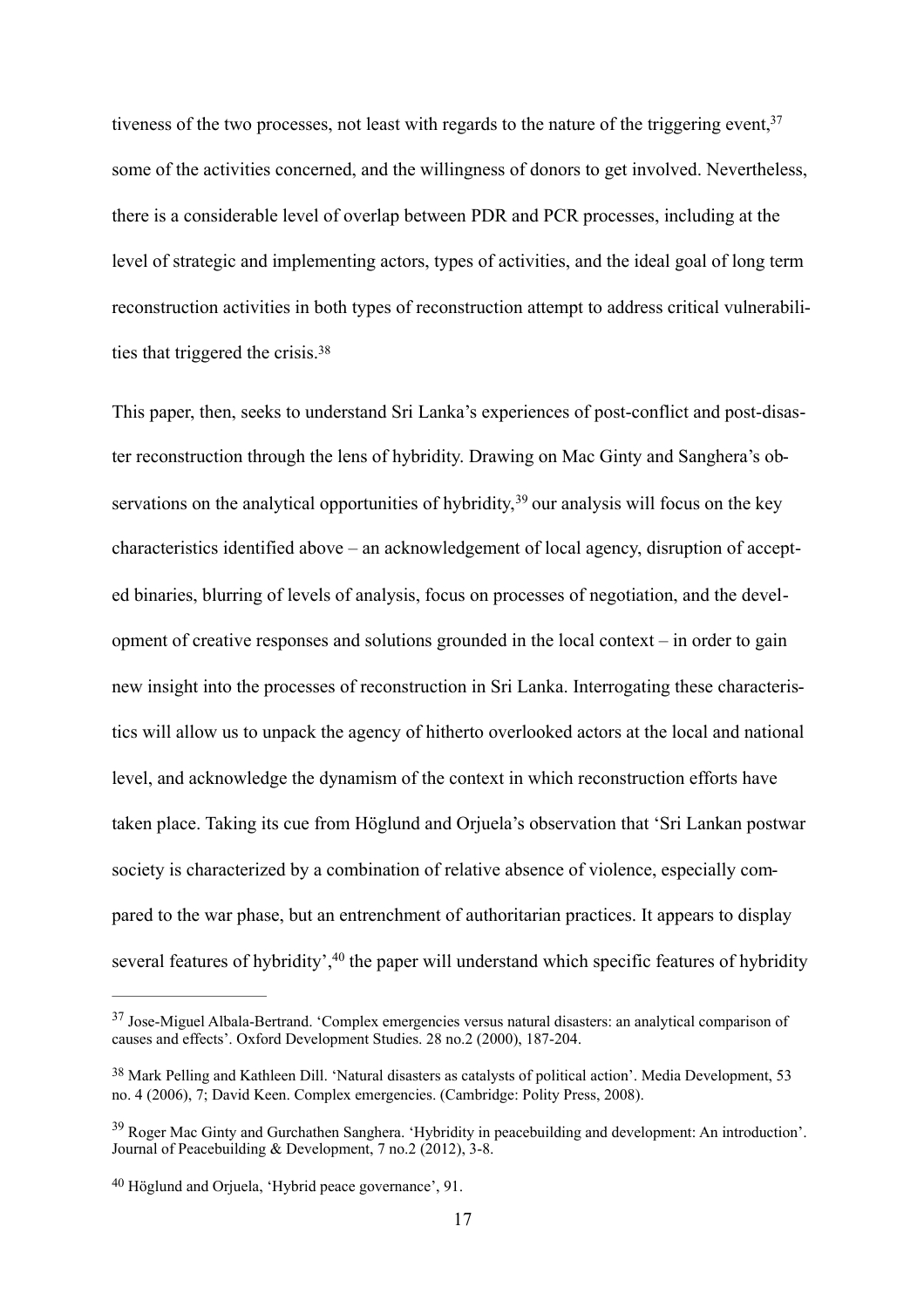can be observed in reconstruction practices in the country, and what this can tell us about future responses to disaster and conflict. Rather than presenting the post-tsunami and post-2009 programmes of reconstruction as evidence of experiments with two very different approaches to rebuilding after crisis, the paper advocates focusing on the processes of negotiation and fluidity that these experiences represent when viewed as a whole. Are we witnessing the development of a hybrid practice of reconstruction in Sri Lanka? What will this mean for the response to the next disaster in the country? Before moving to consider these questions, however, it is worth reflecting on Sri Lanka's experience with attempts to manufacture hybrid structures in reconstruction activities following the 2004 tsunami, as these can also shed light on the negotiation of reconstruction that has followed.

#### *The Failure of Manufactured Hybridity*

As discussed in section two, one of the defining features of the reconstruction work that followed the tsunami in 2004 was a much vaunted focus on participatory reconstruction methods, focus on local ownership, capacity building and other 'bottom-up' approaches to postdisaster intervention that can be understood as part of the 'local turn' on the part of international humanitarian sector. Stakeholders interviewed as part of this research constantly returned to the theme of community participation when describing the PDR period in Sri Lanka, $41$  underlining how this – along with the mantra 'Build Back Better' – has come to be seen as a defining aspiration of the PDR work from 2005 onwards. And yet, how effective this approach was in reality has been hotly contested. Whilst representatives of international

<span id="page-18-1"></span><span id="page-18-0"></span>[<sup>41</sup>](#page-18-1) In-depth Interview, international organisation representative, 19 April 2017; In-depth Interview, NGO representative, 17 April 2017; In-depth Interview, NGO representative, 19 April 2017; In-depth Interview, international organisation representative, 10 April 2017; In-depth Interview, donor government representative, 20 April 2017; In-depth Interview, NGO representative, 18 April 2017.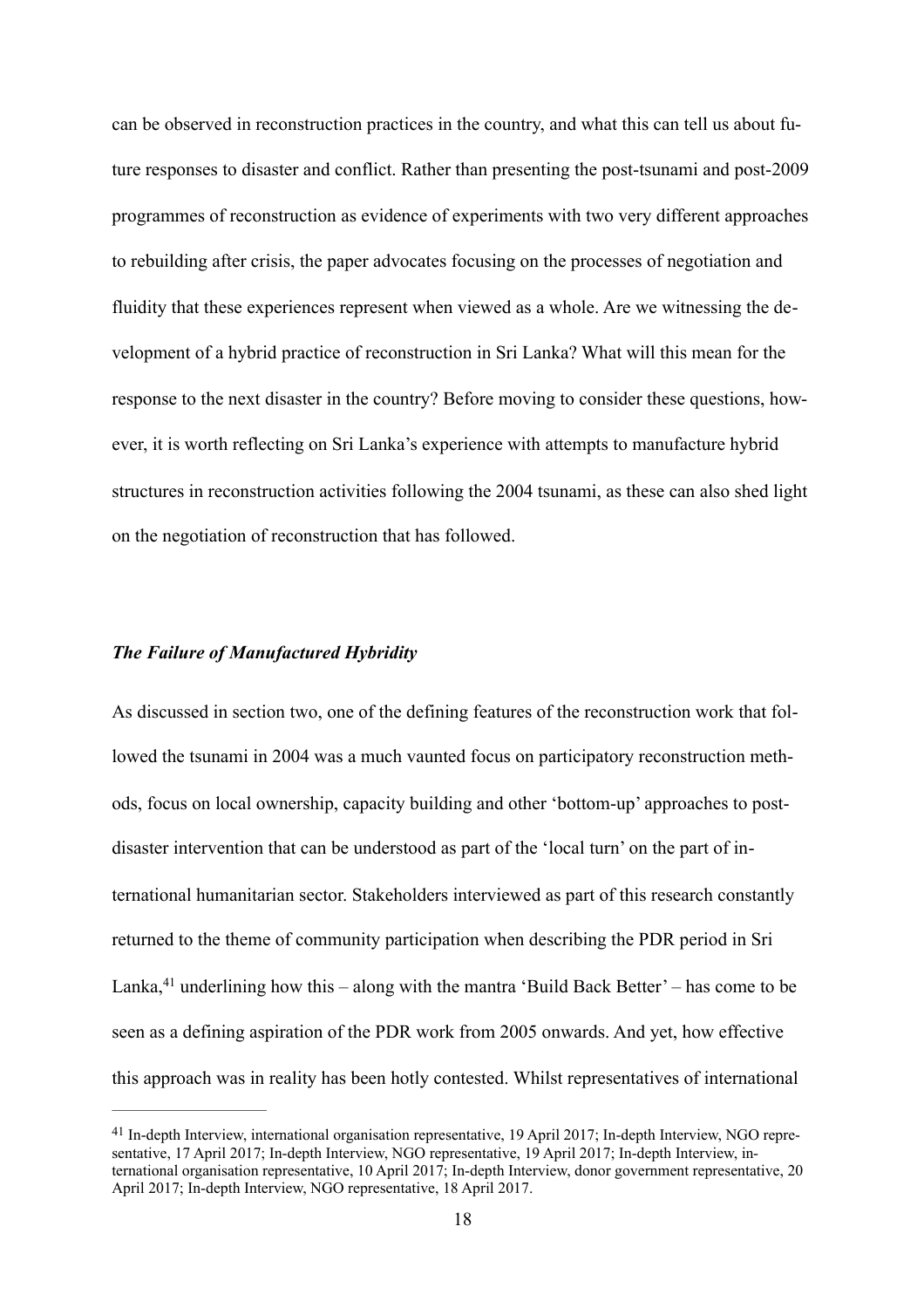<span id="page-19-7"></span><span id="page-19-6"></span><span id="page-19-5"></span>level worse,<sup>43</sup> a phenomenon that has been interrogated in depth by numerous researchers.<sup>44</sup> institutions defended the success of this approach, $42$  others were quick to highlight cases where apparently participatory projects had in fact made conflicts and inequality at a local Looking back at the PDR response with the benefit of a decade of hindsight, many stakeholders – particularly those drawn from local civil society organisations – were circumspect about whether this process should actually be considered as 'locally owned' at all. Despite the often stated commitment to local ownership, the PDR process remained overwhelmingly driven, and its activities defined, by a vast influx of international actors, leading one local NGO representative to characterise the tsunami as 'an international disaster that happened in Sri Lanka',<sup>45</sup> whilst another lamented the 'international NGOs getting rich by selling our misery'.<sup>46</sup> The primacy of the needs and priorities of these international actors over their local counterparts and affected communities stands in stark contrast to the language of participation and local ownership that defined international responses to the tsunami. As one long-term employee of international humanitarian NGOs in Sri Lanka summed up eloquently:

<span id="page-19-9"></span><span id="page-19-8"></span>'I think we all committed to that idea [*note- local participation]*. But when it actually comes to practice, every agency's number one priority is to ensure that they are compliant with their contract. NGO headquarters will make sure that becomes their priority because you mess up here, you won't get your funding in Liberia. So all these headquarters their main

<span id="page-19-0"></span>[<sup>42</sup>](#page-19-5) In-depth Interview, international organisation representative, 19 April 2017; In-depth Interview, international organisation representative, 10 April 2017.

<span id="page-19-1"></span>[<sup>43</sup>](#page-19-6) In-depth Interview, international organisation representative, 19 April 2017; In-depth Interview, international organisation representative, 17 April 2017; In-depth Interview, NGO representative, 18 April 2017.

<span id="page-19-2"></span>[<sup>44</sup>](#page-19-7) C Boano, 'Housing anxiety and multiple geographies'; D Rajasingham-Senanayake, 'Sri Lanka and the violence of reconstruction'; J Hyndman, 'Siting conflict and peace'.

<span id="page-19-3"></span>[<sup>45</sup>](#page-19-8) In-depth Interview, NGO representative, 18 April 2017.

<span id="page-19-4"></span>[<sup>46</sup>](#page-19-9) In-depth Interview, local peace activist, 17 April 2017.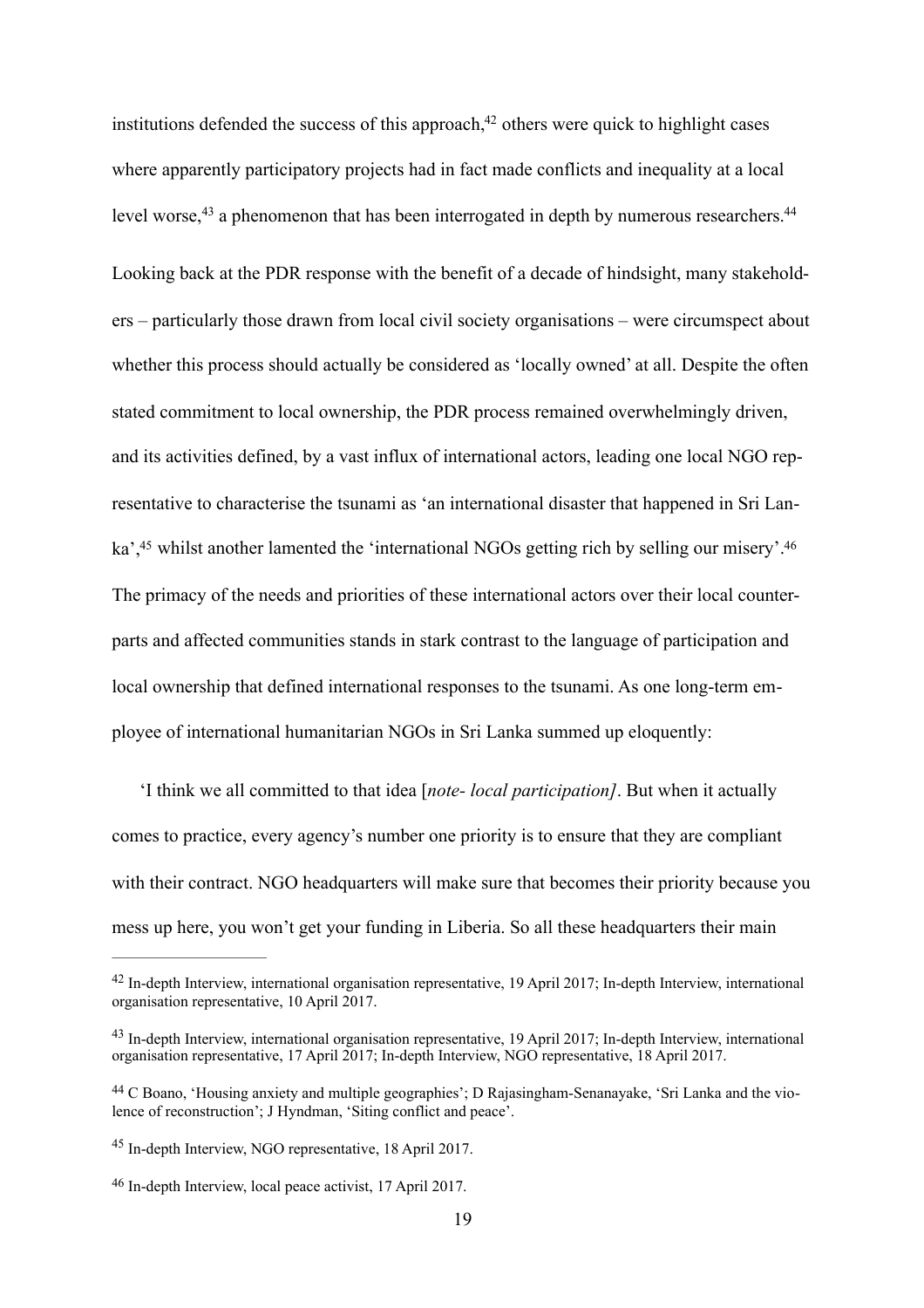thing is risk management. So I see over the years, how have lost space, although the jargon is about more participatory, but in real practice we are less.['47](#page-20-0)

<span id="page-20-3"></span><span id="page-20-2"></span>For all the talk of Sri Lanka's collaborative, community-driven PDR process, then, perhaps it is more accurate to see it as inextricably bound up with the logic and politics of the international humanitarian architecture. This is in keeping with Richmond and Mac Ginty's criticisms of the instrumentalisation of hybridity.[48](#page-20-1) They describe how actors such as the United Nations and European Union have adopted apparently 'hybrid' approaches in peacebuilding interventions as a cost-effective way of integrating international, national and local stakeholders into these processes. However, they note that 'Problems arise where hybridity is coopted into the service of existing structures and modes of peace'. Rather than achieving the 'emancipatory potential' of truly hybrid structures, that put local knowledges at their heart and challenge oppositional binaries of local-international, these 'manufactured' hybridities actually reinforce the power of the international hegemony. In the case of Sri Lanka this is vital. Attempts to institute participatory and owner-driven project in the post-tsunami reconstruction can be read as part of a wider turn within the international liberal peacebuilding architecture (in which this humanitarian sector is an integral part) towards trying to capitalise on hybrid structures. In Sri Lanka's PDR process, however, this actually contributed to the impression amongst many at the national level that it was slow and inefficient, and represented another case of international actors co-opting local processes and populations. Rather than contributing to the creation of a hybrid peacebuilding environment, this helped create the

<span id="page-20-0"></span>[<sup>47</sup>](#page-20-2) In-depth Interview, NGO representative, 12 April 2017.

<span id="page-20-1"></span>[<sup>48</sup>](#page-20-3) O Richmond and R Mac Ginty, 'Where now for the critique of the liberal peace?'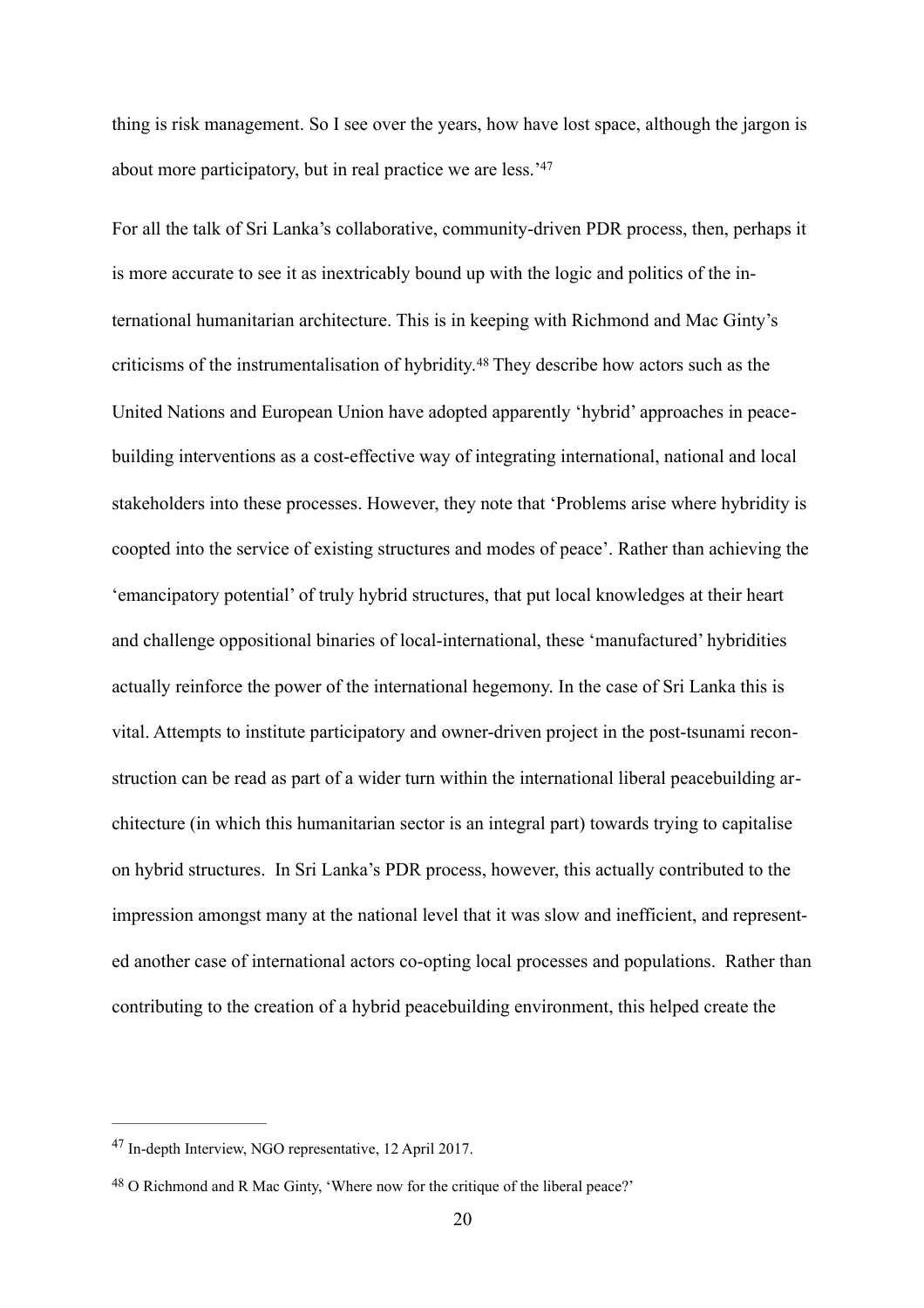<span id="page-21-2"></span> this discontent.[49](#page-21-0) conditions for a return to war, as nationalist forces led by Mahinda Rajapaksa capitalised on

# *Complicating scales and dismantling the myth of international versus 'local' approaches to reconstruction*

As discussed at the start of this paper, and backed up in our findings, the common perception of the reconstruction processes that have taken place in Sri Lanka since 2004 is that the PDR response was driven by international actors, and PCR by national actors, who constrained the room to manoeuvre of international actors. Whilst this may be true in broad terms, taking a hybrid analytical view of these activities allows us to unpack the subtleties of the negotiations and interactions between international, national, regional and local actors that have in fact characterised both processes. This is certainly true of the post-conflict period in Sri Lanka; Höglund and Orjuela have noted that this period demonstrates not only deep divisions at the level of international actors (largely between 'emerging Eastern powers and Western ones', [50](#page-21-1) but also that the roles of diaspora actors and Western funded local NGOs blur the boundaries of what can be conceived as 'local' and 'international'.

<span id="page-21-3"></span>When it comes to PDR, there is little doubt that the actors and stakeholders that make up the international humanitarian architecture – international organisations, donor governments, and international NGOs to name the largest – took on a leading role following the tsunami, but it is important to recognise that this was mediated through actors at the national and local levels. One local NGO representative was at pains to remind us that the Sri Lankan government

<span id="page-21-0"></span>[<sup>49</sup>](#page-21-2) O Walton, 'Between the war and the liberal peace'.

<span id="page-21-1"></span>[<sup>50</sup>](#page-21-3) K Höglund and C Orjuela, 'Hybrid peace governance', 94.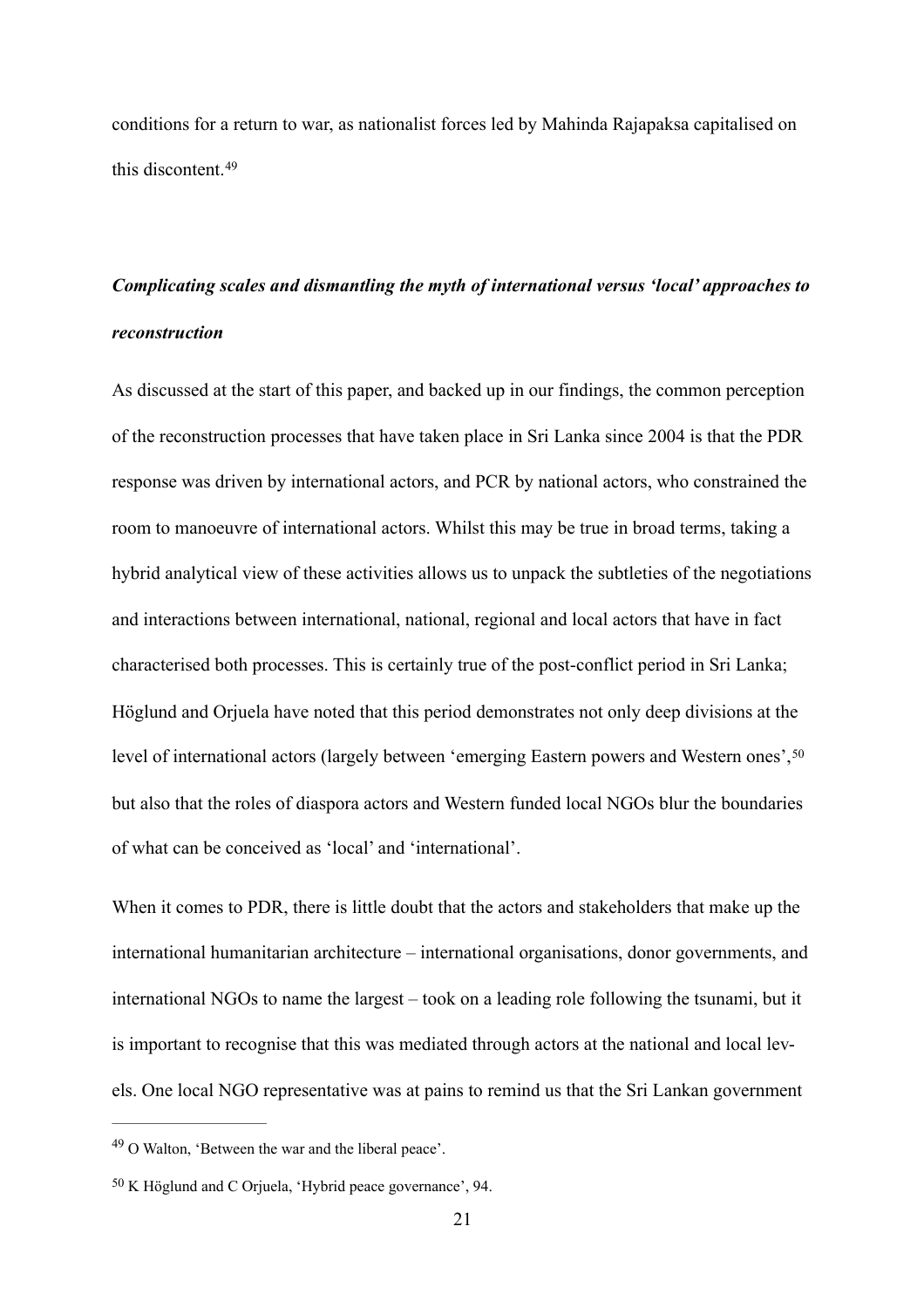<span id="page-22-4"></span>was not, in fact, absent in this process, but was involved in every cluster set up to manage post-tsunami reconstruction.[51](#page-22-0) Perhaps most important is the recognition of the diversity of the tsunami-affected regions where reconstruction took place. PDR in Sri Lanka did not represent an intervention by a homogenous external actor (the 'international community') in a homogenous affected zone. Interviewees stressed that post-disaster reconstruction took place in non-conflict affected areas controlled by the Sri Lankan government, in conflict-affected areas controlled by the Sri Lankan government, and in conflict-affected areas controlled by the LTTE, and with communities drawn from Sinhalese, Tamil and Muslim groups.[52](#page-22-1) The capacities, attitudes and expectations of these national, regional and local groups all impacted on the way international actors' interventions played out on the ground, and in some cases restricted what they were able to do. Interviewees recalled how local resistance and unforeseen tensions between ethnic groups or different types of IDPs (conflict affected or tsunami affected) had caused them to radically redesign their interventions[.53](#page-22-2)

<span id="page-22-6"></span><span id="page-22-5"></span>the overwhelming role played by international actors in this.<sup>[54](#page-22-3)</sup> The Presidential Task Force By the same token, our research shows that the post-conflict reconstruction that has taken place since 2009 should also be understood as more complicated than just the backlash of the national authorities against international intervention. It is clear that PCR work has been more tightly managed and controlled by the newly emboldened national government, with some suggesting that this itself was a lesson learned from the chaos of the PDR process and

<span id="page-22-7"></span><span id="page-22-0"></span>[<sup>51</sup>](#page-22-4) In-depth Interview, NGO representative, 17 April 2017.

<span id="page-22-1"></span>[<sup>52</sup>](#page-22-5) In-depth Interview, NGO representative, 17 April 2017; In-depth Interview, NGO representative, 12 April 2017; In-depth Interview, international organisation representative, 19 April 2017.

<span id="page-22-2"></span>[<sup>53</sup>](#page-22-6) In-depth Interview, NGO representative, 18 April 2017; In-depth Interview, NGO representative, 17 April 2017.

<span id="page-22-3"></span>[<sup>54</sup>](#page-22-7) In-depth Interview, NGO representative, 17 April 2017.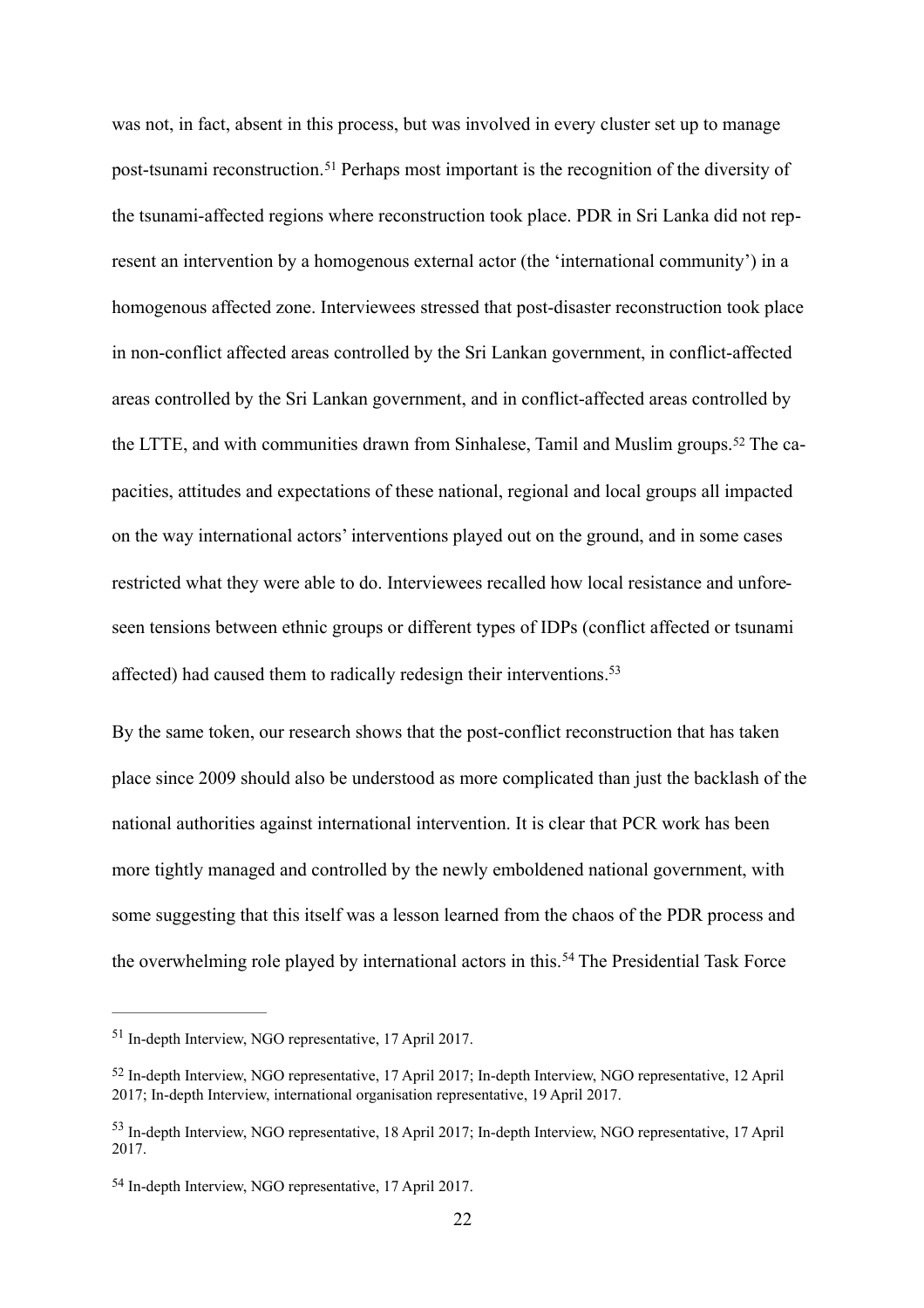rather than the provision of 'hard' infrastructure.<sup>[55](#page-23-0)</sup> (or PTF) is emblematic of the way the government sought to control reconstruction following the war. This body was established in May 2009 with a mandate to oversee programmes to resettle IDPs, and rebuild the economic and social infrastructure of conflict affected areas. In effect, all proposals for reconstruction work in the North and East of the country had to pass through this body, with many representatives of international organisations and NGOs reporting serious difficulties in getting agreement for their work, particularly when this pertained to the so-called 'soft' elements of reconstruction (such as work on rights or reconciliation)

<span id="page-23-4"></span><span id="page-23-3"></span>Contrary to the impression given by many, who felt international representatives had been shut out of PCR by the Rajapaksa government,<sup>56</sup> a closer reading of the situation demonstrates significant international involvement in this process. INGOs and international organisations such as the UN were still able to implement projects, albeit with less autonomy than they had previously enjoyed. Notably those projects related to 'the soft things, training programmes, capacity building' and other activities aimed at the 'grassroots' of conflict affected communities were rarely approved, whilst the construction of roads, houses and infrastructure was allowed.<sup>[57](#page-23-2)</sup> This underlines the importance of local agency in resisting and shaping the activities of powerful international actors. Crucially support for PCR was also forthcoming from 'non-traditional' humanitarian actors and regional powers such as China and India, who provided loans for reconstruction and support for housing in the North respectively. In keep-

<span id="page-23-5"></span><span id="page-23-0"></span>[<sup>55</sup>](#page-23-3) In-depth Interview, international organisation representative, 19 April 2017; In-depth Interview, international organisation representative, 19 April 2017; In-depth Interview, NGO representative, 17 April 2017.

<span id="page-23-1"></span>[<sup>56</sup>](#page-23-4) Interview with donor government, 20 April 2017; Interview with NGO representative 18 April 2017.

<span id="page-23-2"></span>[<sup>57</sup>](#page-23-5) Interview with international organisation representative, 19 April 2017.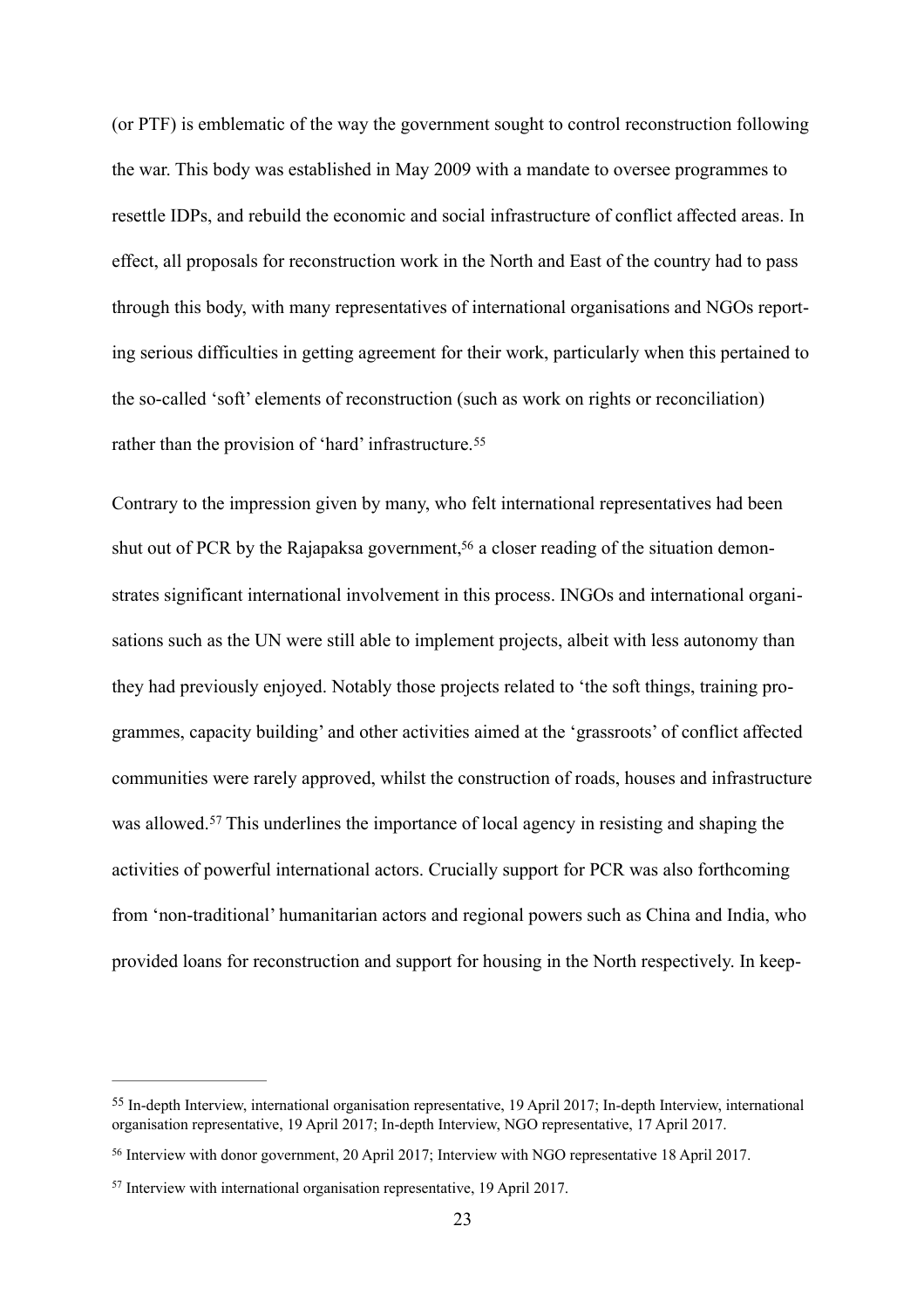<span id="page-24-3"></span> ing through all the monitoring assessment'[.59](#page-24-1) ing with Ozerdem's work on the rise of new humanitarian actors,<sup>58</sup> the Sri Lankan experience of PCR has shown the increasing significance of BRICS stakeholders in these activities, and the ways this complicates widely held assumptions about liberal humanitarian and peacebuilding interventions, particularly with regards to questions of conditionalities. In other words, emerging aid actors have brought about a number of significant opportunities as well as challenges in the way humanitarian and reconstruction programmes are planned and implemented such as the engagement of Turkey in Somalia and Brazil in Haiti. The overall absence of conditionality for good governance, rule of law and respecting human rights in their aid responses has meant a significant alternative to liberal peace agenda parameters and tools. Considering that such responses seem to have had a better reception by local conflict affected communities, i.e. the Turkish aid response in Somalia since 2011, there is now a stronger critique of how aid is provided by more traditional aid actors such as the UN, EU and Western aid agencies and significant trust challenges between these two types of actors. As one interviewee noted wryly 'they [the government] will go for easy money like if China is giving us one billion without much hassle they will try to take that rather than apply to ADB and go-

<span id="page-24-5"></span><span id="page-24-4"></span>What is more, several interviewees identified what they saw as the 'Japanese model', with its 'greater degree of tolerance of difficult stakeholders',[60](#page-24-2) as a key factor that had allowed that country to continue to participate in PCR activities, including 'soft' initiatives such as grassroots capacity building that were discouraged from other parties. A representative of one

<span id="page-24-0"></span>[<sup>58</sup>](#page-24-3) Alpaslan Ozerdem. 'Turkey as a rising power: An emerging global humanitarian actor'. In Zeynep Sezgin and Dennis Dijkzeul ed. *The New Humanitarians in International Practice: Emerging actors and contested principles*. (London: Routledge. 2015).

<span id="page-24-1"></span>[<sup>59</sup>](#page-24-4) In-depth Interview, academic, 20 April 2017.

<span id="page-24-2"></span>[<sup>60</sup>](#page-24-5) In-depth Interview, academic, 21 April 2017.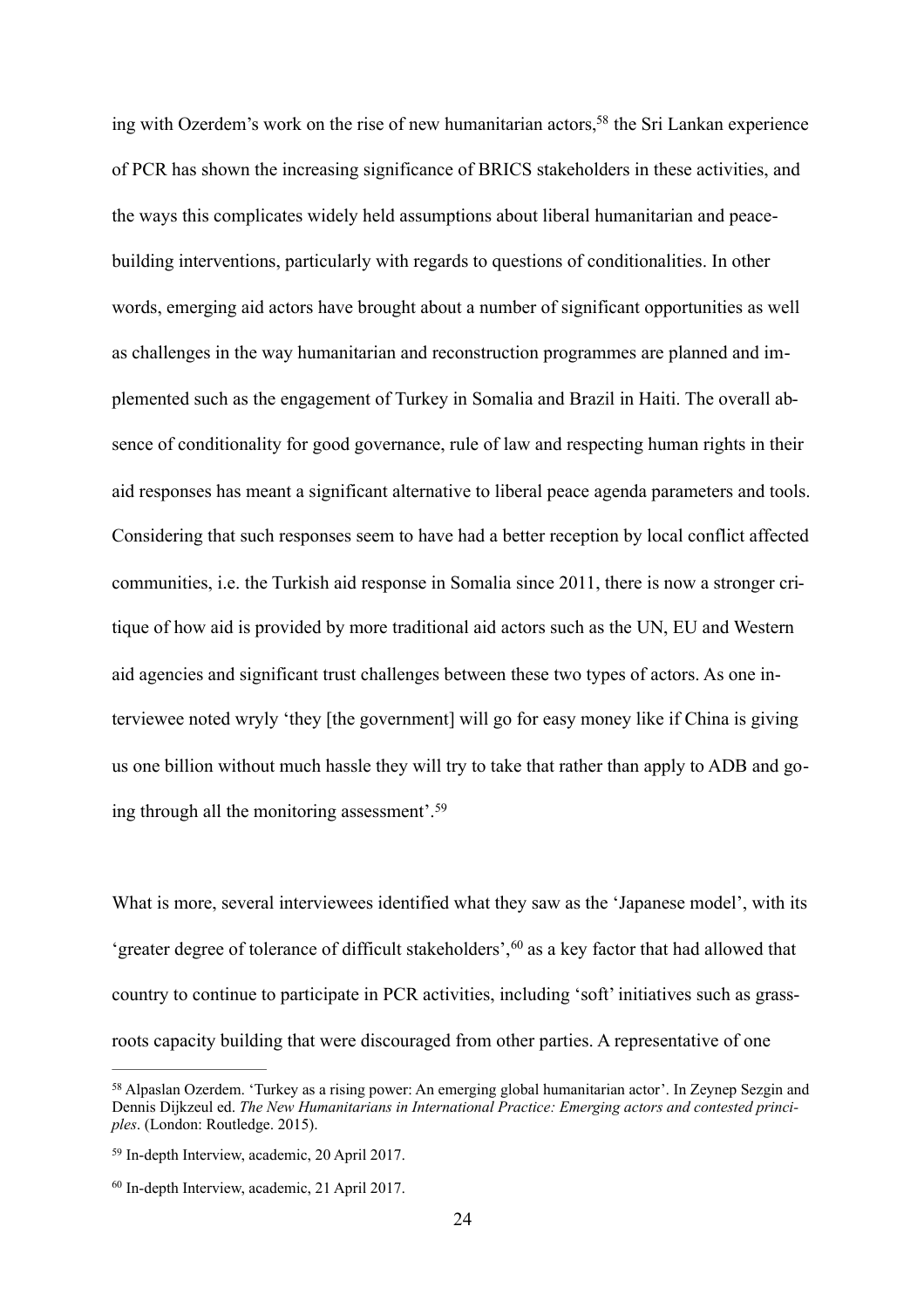<span id="page-25-2"></span>donor government acknowledged they had modulated their approach, including adjusting terminology ('emergent regions' rather than 'conflict affected'), adding partners from the majority Sinhalese south of the country, and drawing on a longstanding relationship of trust with the Sri Lankan government, in order to maintain their access and ability to implement a range of partners in the North.[61](#page-25-0) Far from being a purely nationally led process, then, PCR also involved a multitude of international partners who were able to affect the process in different ways. Reconstruction practices and policies can be understood as emerging from the negotiations between actors operating at different levels and with different types of power and influence to deploy.

Interviewees in this project repeatedly identified other boundaries and relationships that had significant impacts on PCR and PDR processes, and which subvert the binaries of Western – Sri Lankan, and international – local that have largely been used to describe the country's experiences of reconstruction until now. These include tensions between Colombo (as the centre) and the regions (as the periphery), the urban - rural divide, the exploitative economic relationship between the north and south, the need for reconciliation within the Sinhalese majority community (and not just between minority and majority communities), and rising tensions with Muslim communities. Key amongst these was the question of the relationship between Colombo and the regions, identified by numerous local stakeholders as central to problems that have arisen in both the PDR and PCR processes.[62](#page-25-1) The continued existence of what one local academic termed 'structural problems, or non-existent structures, or weak struc-

<span id="page-25-3"></span><span id="page-25-0"></span>[<sup>61</sup>](#page-25-2) In-depth Interview, donor government, 20 April 2017.

<span id="page-25-1"></span>[<sup>62</sup>](#page-25-3) In-depth Interview, academic, 21 April 2017; In-depth Interview, Sri Lanka Government representative, 11 April 2017; In-depth Interview, NGO representative, 19 April 2017; In-depth Interview, academic, 19 April 2017.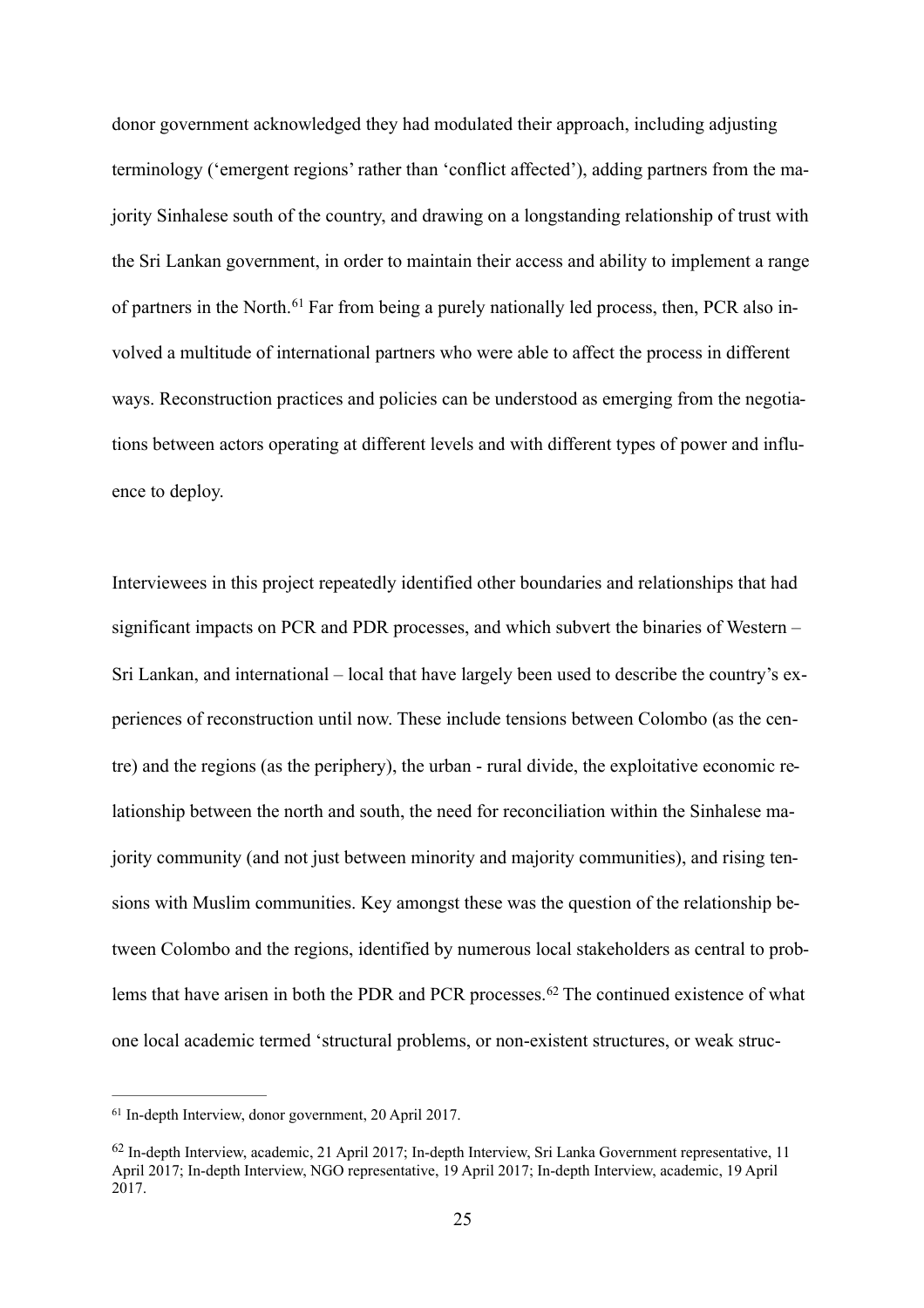tures' between the government in Colombo and provincial administrations has prevented them from responding effectively to crises and from holding the response at a local level to account[.63](#page-26-0) As another local researcher observed regarding the tension between the centre and the regions:

<span id="page-26-2"></span>'There is always a tension, even now. This country has still not quite got the balance of powers between centre powers and provinces even though we have had this current form of government for 1987, which is thirty years. The debate is still not over, how much power you give to the government. And I don't think that is going to be something is going to be beneficial for the country at all. We really need to decide the level to which we are going to devolve power and the way power is exercised. The centre still continues to tend to be all powerful and wants to be powerful and that's part of the problem'[.64](#page-26-1)

<span id="page-26-3"></span>This tension, he argued, was a leading factor in the corruption and lack of accountability that had marked reconstruction after the tsunami and after the end of the war. Once again, this demonstrates how a hybrid view of reconstruction, one that focuses on the agency of the local and relationships other than that between international stakeholders and the national government, can unlock new insights into the way reconstruction has been negotiated in Sri Lanka. It shows that the practice of reconstruction has been far more complicated than a national-international binary. The internationally dominated response to the tsunami was mediated through a variety of local forces, including the government, LTTE and local communities. The government controlled post-conflict response is often characterised as exclusionary, even antagonistic, to international actors, but in fact has involved a range of international stake-

<span id="page-26-0"></span>[<sup>63</sup>](#page-26-2) In-depth Interview, academic, 21 April 2017

<span id="page-26-1"></span>[<sup>64</sup>](#page-26-3) In-depth Interview, NGO representative, 19 April 2017.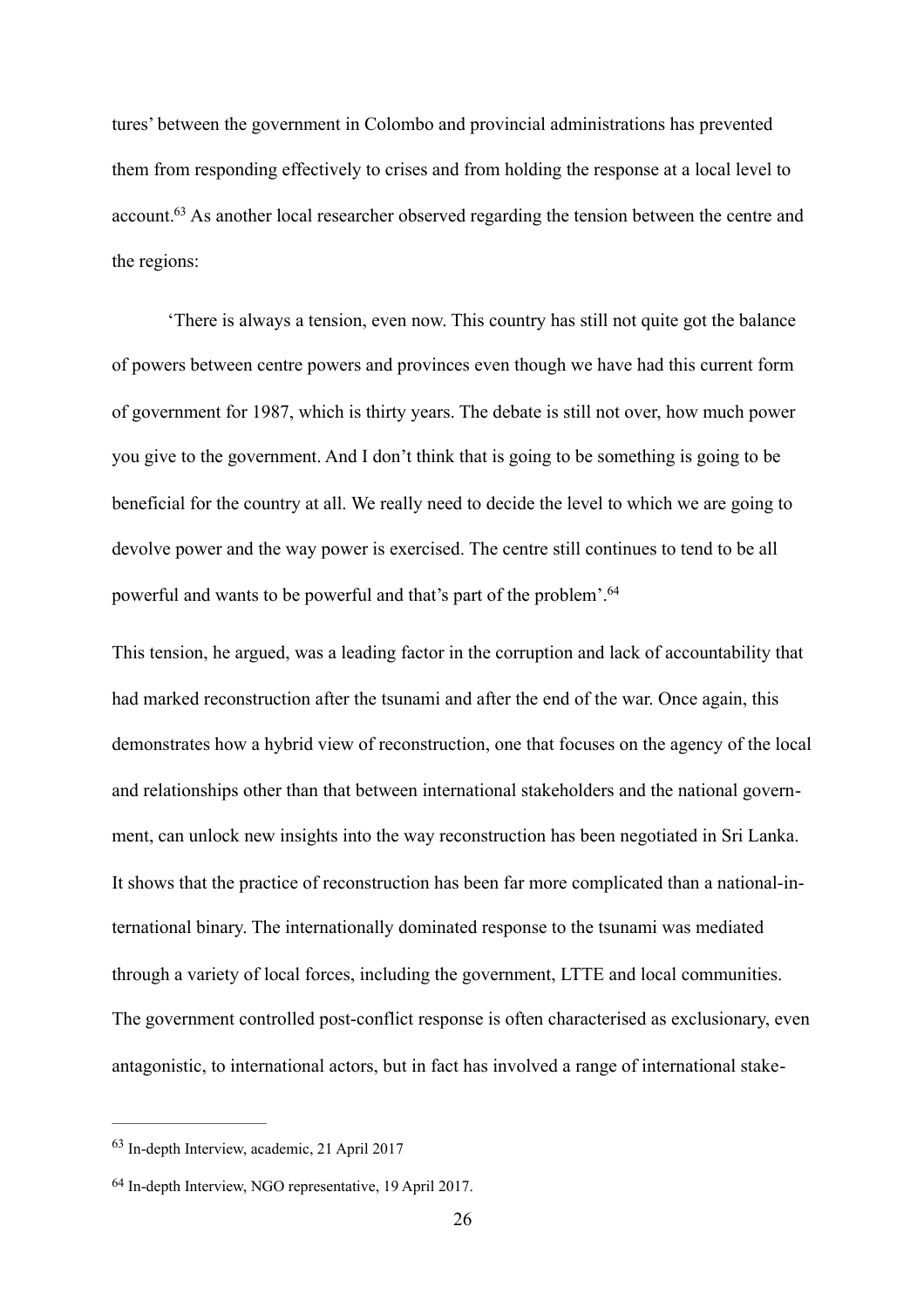holders, both traditional and non-traditional. In addition to this, tensions and relationships between actors at the subnational level have also impacted reconstruction processes.

Despite this complexity, however, both international and national actors stand to gain politically from maintaining the notion that there is a clear divide between PDR (conducted in keeping with the norms of the international liberal peace hegemony) and PCR (carried out according to the priorities of the nationalist Rajapaksa government). By maintaining this division, international organisations and donor governments can blame the failure of years of engagement to bring about peace, including through post-disaster activities, on the actions of the Rajapaksa government. In the same way, the Rajapaksa government were able to use resentment of international organisations and their failures as the counterpoint to their own successes in ending the war and bringing about (re)construction throughout the country.

# *A Sri Lankan solution? Militarisation of development or urban regeneration as demobilisation*

One of the most striking features of the PCR process that followed the Sri Lankan government's military victory in 2009 has been the central role taken on by the military. The military took on commanding role in this reconstruction process, overseeing operations, and actively intervening to insist donor organisations and NGOs change their plans and projects for reconstruction in the North and East, most notable through their principal role in the Presidential Task Force. This approach was not widely welcomed by the traditional donor community, but directly backed by the Rajapaksa government. As such, it can be understood as another example of resistance to international peacebuilding and reconstruction norms, and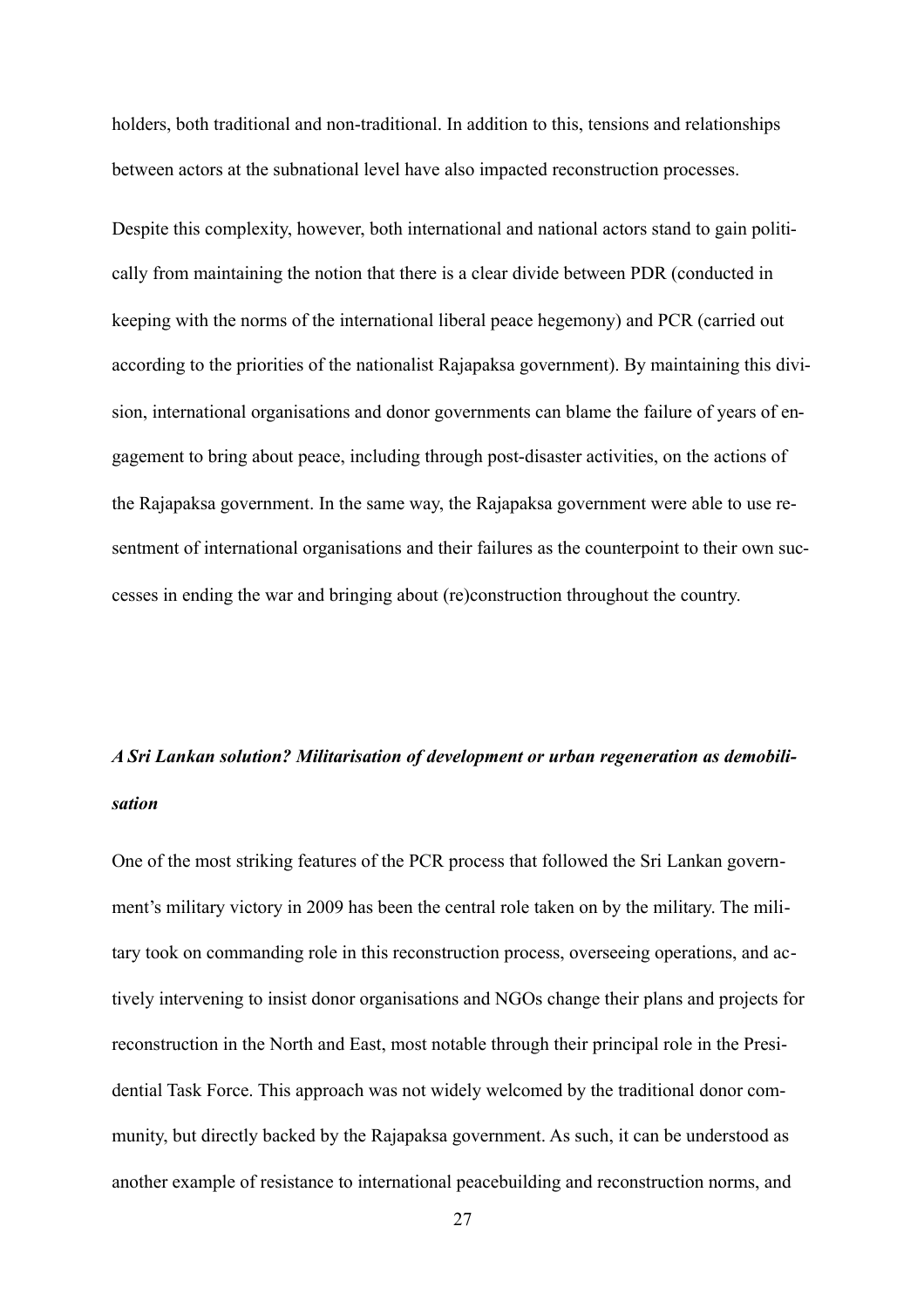an assertion of agency by national elites. In addition to their oversight function in the PTF, most often explained in terms of the impact of proposed activities on national security, the military also actively engaged in practical reconstruction activities. The reaction to this 'hands-on approach' amongst our interviewees was mixed. On the one hand, respondents recognized that the military engagement was effective and kept the reconstruction process moving at pace, and had resulted in projects – notably in the domain of infrastructure – where the quality was generally 'quite good'.[65](#page-28-0) On the other hand, many respondents expressed concerns that the high level of military engagement was antithetical to democratic oversight of this crucial process.[66](#page-28-1) What emerged from these conversations above all was a recognition of the tension between approaches viewed as participatory or democratic and military efficiency, whereby people were keen to see results, but nevertheless uncomfortable delegating too much power in these realms to the army.

<span id="page-28-3"></span><span id="page-28-2"></span>Nowhere was this tension more clearly and repeatedly expressed than in discussions of the military's role in regenerating the country's capital, Colombo. While this may note fall strictly under contours of PCR work, it is important to consider is as a part, indeed a direct consequence, of the post-conflict context. As discussed below, the regeneration of Colombo had a practical role directly linked to the conflict, in the need to keep troops busy and maintain and normalize military power. It also had a symbolic link, in demonstrating the new, confident and efficient face of post-war Sri Lanka, no longer bogged down in a costly and painful war, in which the benefits largely fell to the urban Sinhala elites. Most importantly, perhaps, including the regeneration of Colombo in this analysis serves as a reminder that PCR processes

<span id="page-28-0"></span>[<sup>65</sup>](#page-28-2) In-depth Interview, local peace activist, 17 April 2017.

<span id="page-28-1"></span>[<sup>66</sup>](#page-28-3) In-depth Interview, international organisation representative, 19 April 2017; In-depth Interview, academic, 20 April 2017; In-depth Interview, academic, 19 April 2017; In-depth Interview, NGO representative, 18 April 2017; In-depth Interview, NGO representative, 18 April 2017; In-depth Interview, academic, 21 April 2017.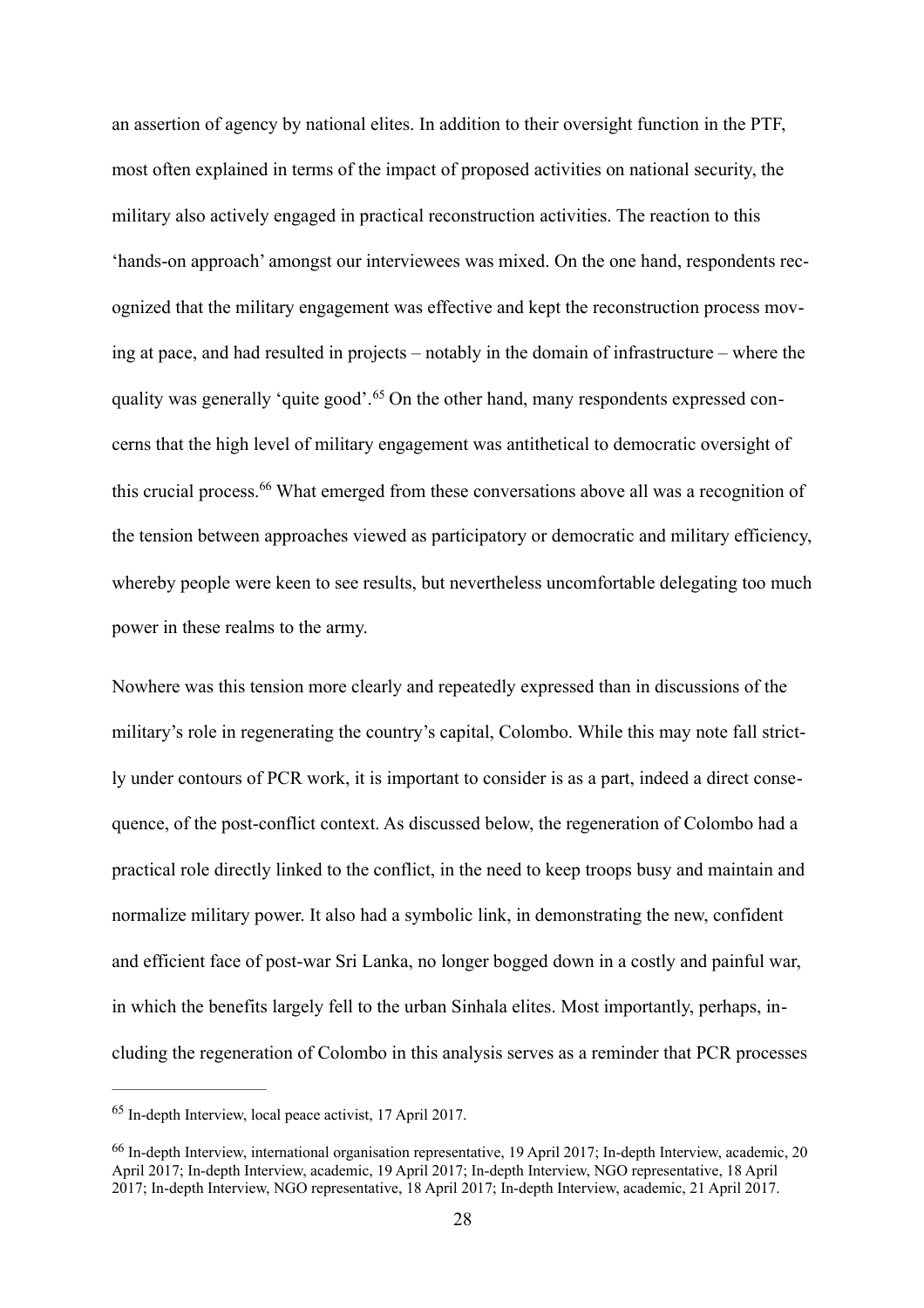<span id="page-29-2"></span>should be understood as part of a continuum, a continuation of conflict dynamics and power relations, rather than as a series of bounded activities with distinct start and end points. Drawing on Kirsch and Flint's definition of reconstruction as 'a process of conflict and of militarized power, not something that clearly demarcates a post-war period of peace', <sup>67</sup> the military's role in rebuilding Colombo should be understood as discursively and politically part of the PCR process, even if it did not form part of the government or international communities formal programmes in this regard.

<span id="page-29-3"></span>The change in the urban landscape of central Colombo in recent years is startling. From marquee projects such as the Nelum Pokana Mahinda Rajapaksa Theatre and the Old Dutch Hospital shopping precinct, to the pedestrian crossings along the wide, clean and smoothly tarmacked central streets, the quality of the urban experience for residents of central Colombo has increased markedly.<sup>68</sup> Outside the city, new roads to the airport and south to the city of Galle, for example, have considerably cut down travelling times in and out of the city to the delight of residents, commuters and visitors alike. Participants in our research repeatedly attributed much of this change to the army, who had been drafted in to take a leading role in carrying out urban regeneration projects after the Minister of Defence – Gota Rajapaksa – took on an additional ministerial responsibility for urban planning. They acknowledged that residents were overwhelmingly happy with the results of this unprecedented intervention by the military into the civilian domain of urban planning and development, whilst in the same breath cautioning that this should not become the norm. As one local NGO leader put it, the

<span id="page-29-0"></span>[<sup>67</sup>](#page-29-2) Scott Kirsch and Colin Flint ed. Reconstructing conflict: integrating war and post war geog-raphies. (Burlington, VT: Ashgate Publishing, 2011).

<span id="page-29-1"></span>[<sup>68</sup>](#page-29-3)It is important to acknowledge, however, that this progress has come at a cost to some of Colombo's poorest communities – the army has notably been accused of forced evictions of long term city residents in vulnerable communities (see Centre for Policy Alternatives. Forced evictions in Colombo: The ugly price of beautification. (Colombo: Centre for Policy Alternatives, 2014).)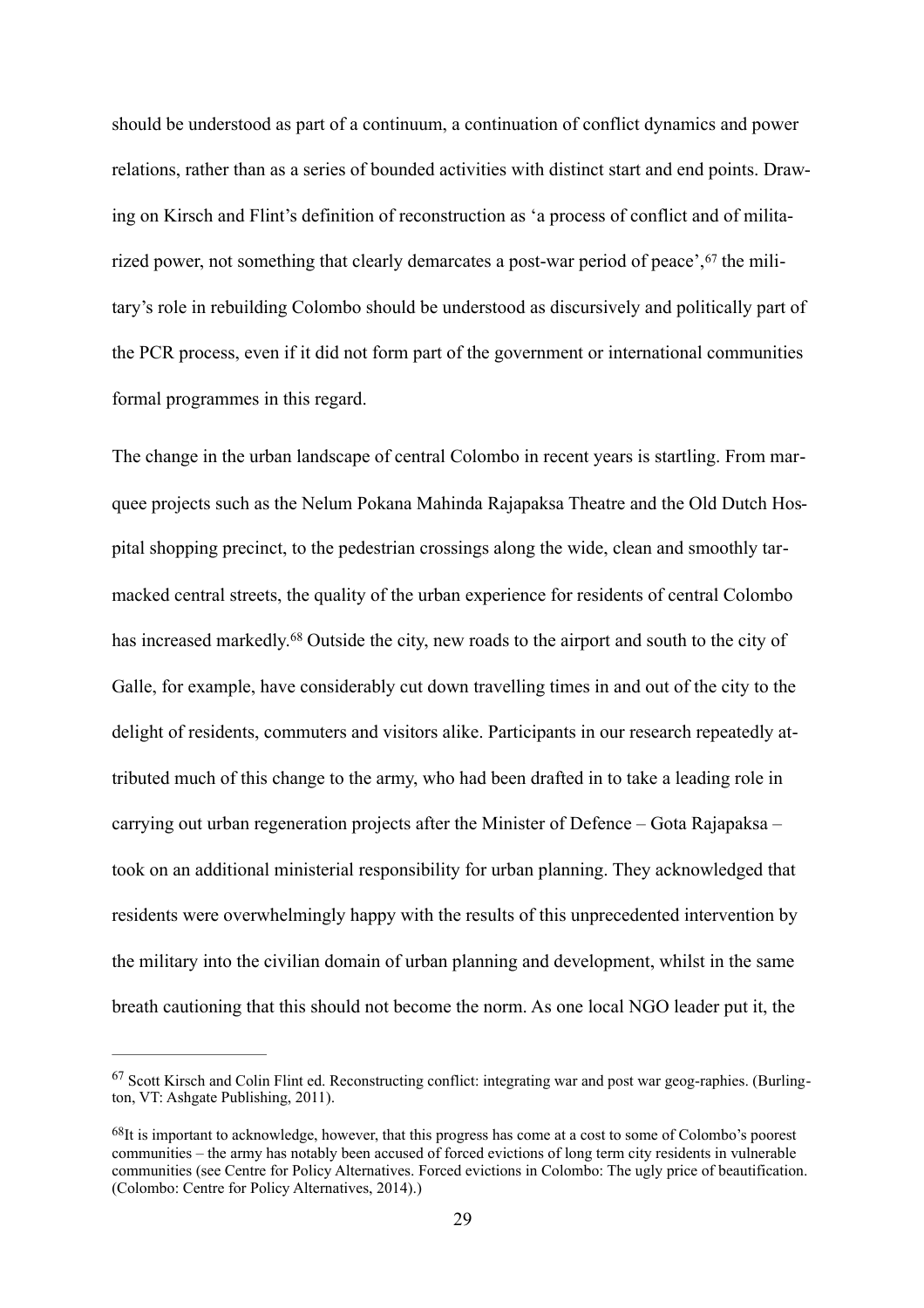<span id="page-30-5"></span><span id="page-30-4"></span>military might be effective but 'that doesn't mean that is acceptable in a normal context, efficiency may be good but we shouldn't compromise on democratic ideals – just because of efficiency you allow military to do development work'[.69](#page-30-0) Interestingly, this expanding role for the military has been mirrored elsewhere, as participants reported the army had developed its involvement in sectors as diverse as farming, boat services and hotels,  $70$  and continued to hold large amounts of land seized during the conflict. This was described memorably by one local research organization as the development of 'Sri Lanka Army Inc.'<sup>71</sup> It is important to acknowledge, however, that this progress has come at a cost to some of Colombo's poorest communities – the army has been accused of forced evictions to make way for development in the city, with one local research organisation pointing out the distinct similarities between the practices employed here and in the country's North and East[.72](#page-30-3)

<span id="page-30-7"></span><span id="page-30-6"></span>Once again, considering the idea of hybridity can help us to develop new insights into the significance of this expanding role of the military in reconstruction processes in Sri Lanka. A common explanation advanced with regards to the military's role in the regeneration of Colombo was that this was, in effect, a form of disarmament, demobilization and reintegration (DDR), one of the central planks of most PCR processes that take place under the aegis of the international aid framework. By the end of the long war with the LTTE, Sri Lanka found itself with a very large standing army (a leaked report in 2011 estimated the size of the army at around 200,000 people and looking to expand). Numerous interviewees thus suggested that by engaging the army in urban development work, the government was attempting to

<span id="page-30-0"></span>[<sup>69</sup>](#page-30-4) In-depth Interview, academic, 20 April 2017.

<span id="page-30-1"></span>[<sup>70</sup>](#page-30-5) In-depth Interview, academic, 20 April 2017; In-depth Interview, NGO representative, 18 April 2017; Indepth Interview, international organisation representative, 17 April 2017.

<span id="page-30-2"></span>[<sup>71</sup>](#page-30-6) In-depth Interview, NGO representative, 19 April 2017.

<span id="page-30-3"></span>[<sup>72</sup>](#page-30-7) Centre for Policy Alternatives, 'Forced evictions in Colombo'.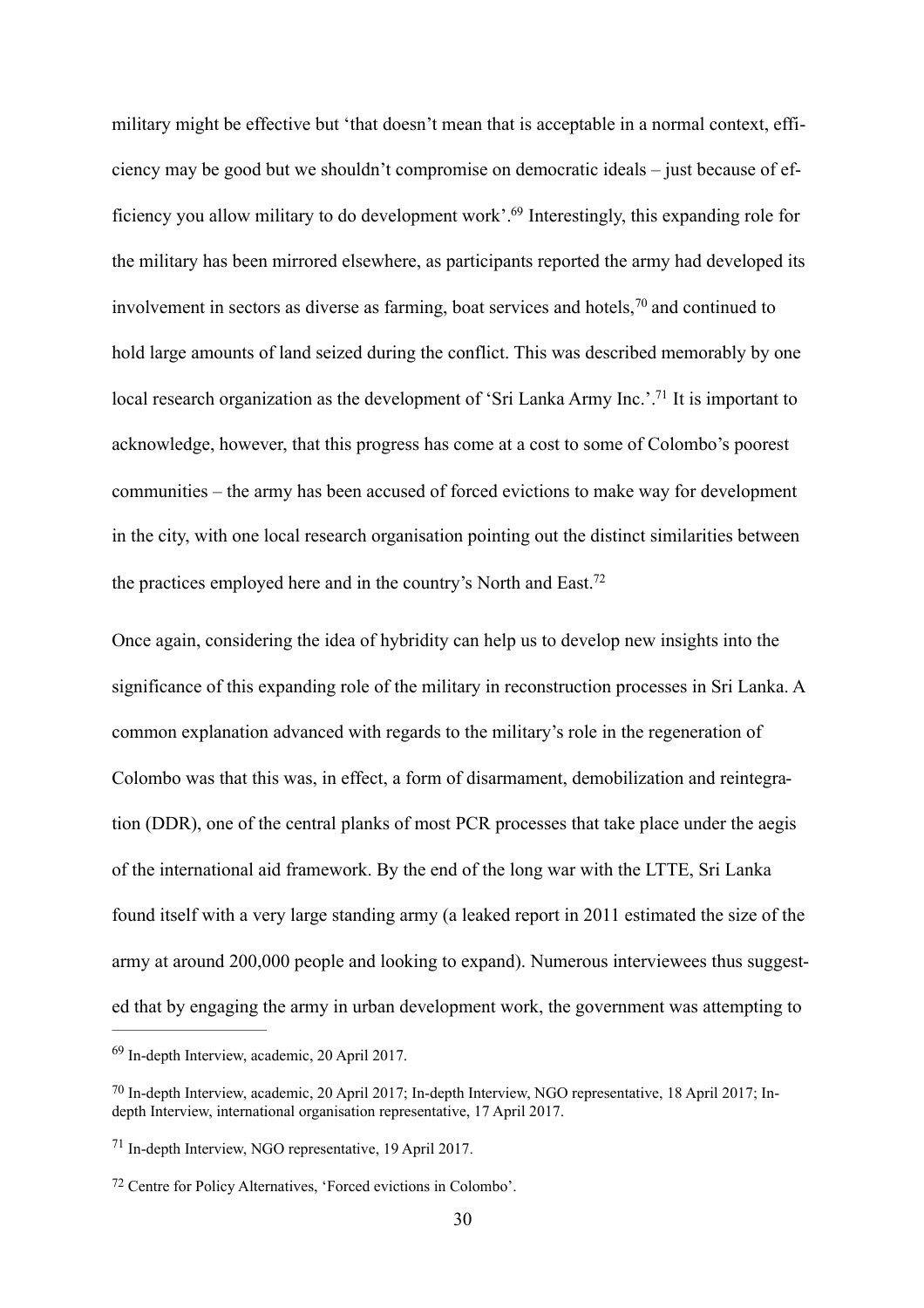<span id="page-31-6"></span><span id="page-31-5"></span><span id="page-31-4"></span>find an interim role for a large body of men who quite suddenly found themselves at something of a loose end – after all 'we need to find a way to demobilize these people and so demobilization processes need this kind of work'.[73](#page-31-0) They also pointed out that that taking on such a role ensured the continued relevance and access to resources of the military*[.74](#page-31-1)* Urban development could therefore be understood as having provided a useful interim step toward the demobilization of large numbers of battle hardened soldiers (although, as one local employee of an international organization noted that this has had a deleterious effect on their marriage market, as army officers went from being 'war heroes' to 'cleaning the drains')*.[75](#page-31-2)* It is fascinating to note that just as traditional international aid actors were complaining that they had been prevented from implementing the kinds of non-infrastructure based PCR programming of which DDR is emblematic, this very same discourse was being used to explain the military's expansion into new areas of responsibility as part of a DDR strategy. The further expansion of the military's role into profit making ventures such as farming and hotels, and their important involvement in the PCR process, also poses a challenge to usual assumptions about who takes responsibility for development activities. In recent decades international organisations and aid actors have successfully staked a claim as 'experts' in the field of development, a process which Kothari notes is bound up with the 'reproduction of systems of expertise and forms of authority' that benefit these same actors.<sup>76</sup> In Sri Lanka, the militarization of development activities challenges this claim to expertise, and highlights al-

<span id="page-31-7"></span><span id="page-31-0"></span>[<sup>73</sup>](#page-31-4) In-depth Interview, NGO representative, 18 April 2017.

<span id="page-31-1"></span>*[<sup>74</sup>](#page-31-5)* In-depth Interview, NGO representative, 19 April 2017; In-depth Interview, academic, 19 April 2017.

<span id="page-31-2"></span>*[<sup>75</sup>](#page-31-6)* In-depth Interview, international organisation representative, 17 April 2017.

<span id="page-31-3"></span>[<sup>76</sup>](#page-31-7) Uma Kothari. 'Authority and expertise: The professionalisation of international development and the ordering of dissent'. Antipode, 37 no.3 (2005), 425-446, quote on 426.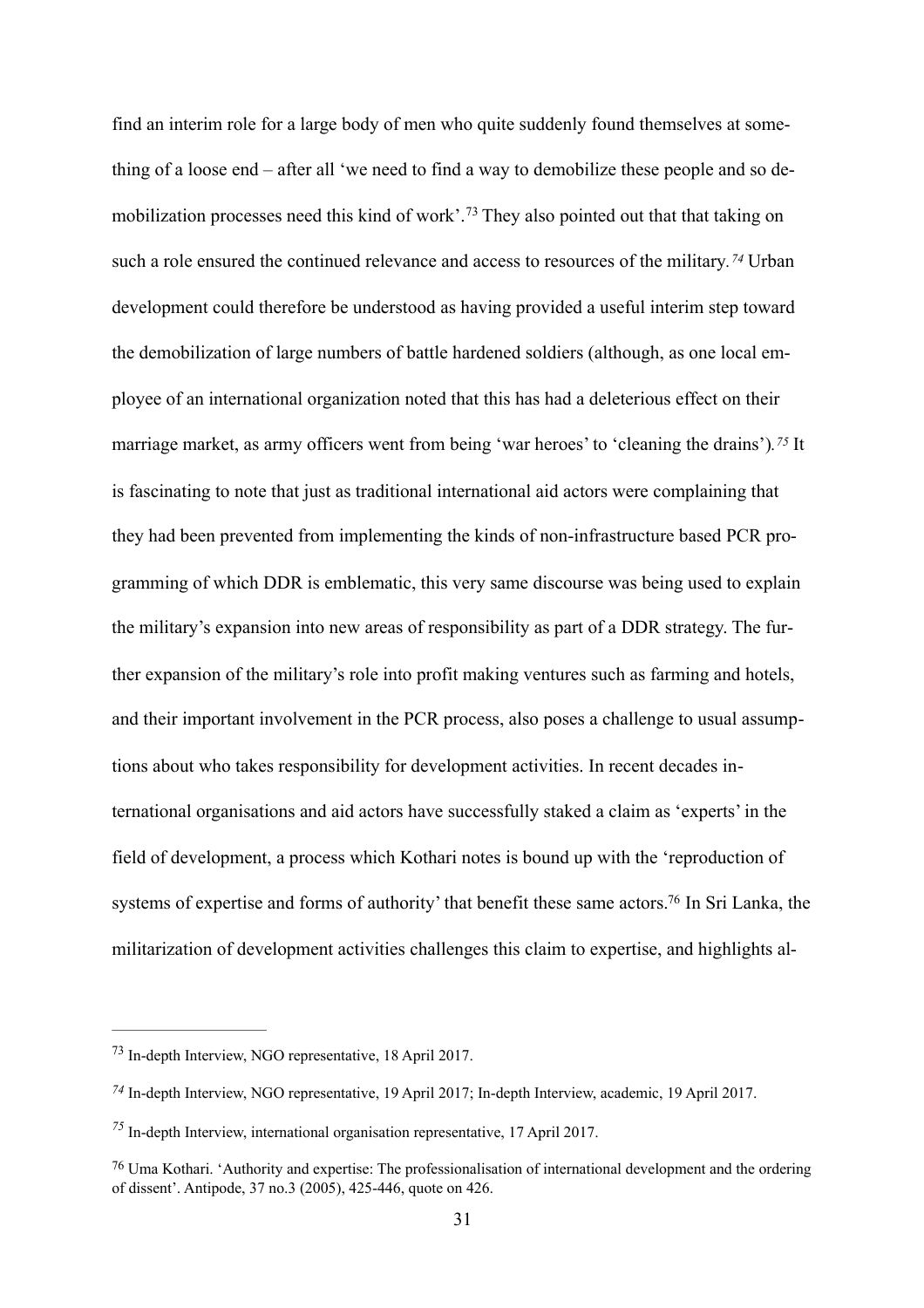ternative approaches that have been deployed at a local level which both resist and co-opt the rhetoric of the international aid framework.

<span id="page-32-3"></span><span id="page-32-2"></span>Furthermore, contradicting and unresolved attitudes towards the engagement of the Sri Lankan military in reconstruction and development work amongst our interviewees are reflective of the fluidity that characterises approaches to reconstruction in Sri Lanka. Generally speaking, interviewees who supported the idea of liberal and participatory approaches to reconstruction (reserving the right to be critical of how these had been put into practice) were critical of military involvement in these spheres. As one respondent put it 'Ideologically, I do not support any civil-military interaction for development work',<sup>77</sup> whilst another was quick to underline they were 'not recommending it at all' having described the benefits of military involvement for speed and enforcement of regulations.[78](#page-32-1) On the one hand, they were unhappy because they did not consider the military as an appropriate actor for such undertakings, expressed concerns that the military uses such an engagement in reconstruction as a source of political and economic benefits, and suggested that nepotism and corruption were rife. To respond to such claims properly would clearly require their comprehensive assessment which was not possible in the scope of this research, but on the other hand, when those interviewees were further questioned over the outcomes of what the military has done in the realms of reconstruction and development, many admitted that the outcomes of this type of engagement were effective and popular (though less so in the North, where the army was still widely distrusted). Respondents overwhelmingly considered that the results of infrastructure, urban planning and economic revitalisation projects carried out as part of the military-led process responded to some of the most critical needs of the country. The purpose here with the pre-

<span id="page-32-0"></span>[<sup>77</sup>](#page-32-2) In-depth Interview, academic, 20 April 2017.

<span id="page-32-1"></span>[<sup>78</sup>](#page-32-3) In-depth Interview, international organisation representative, 19 April 2017.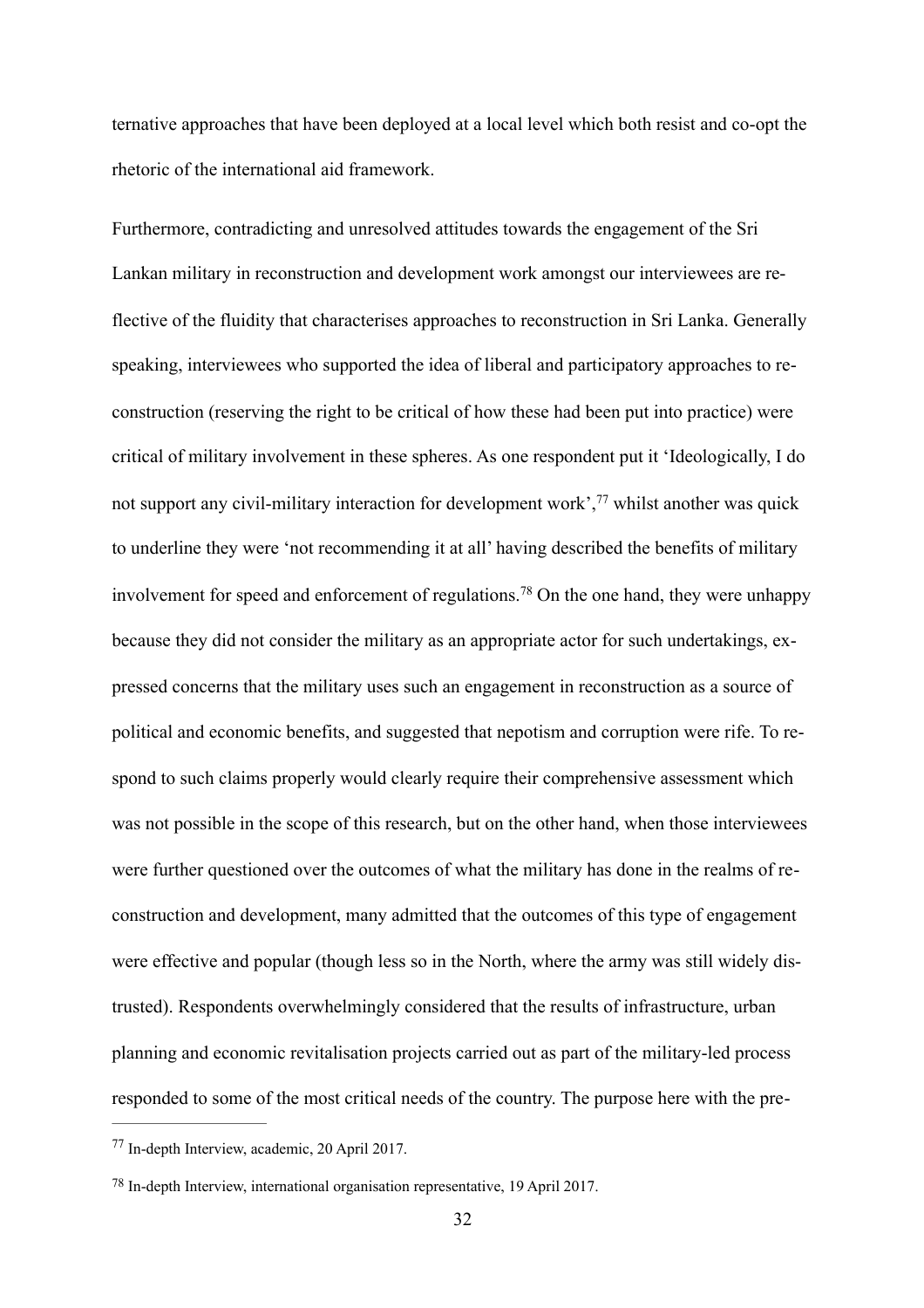sentation of such a paradox is not to provide an indirect endorsement for the military's engagement in reconstruction work. Rather it is to deconstruct how the manufactured hybridity orthodoxy also operates over, and indeed helps to create, a binary of 'good' vs 'bad' local actors, within which those local actors who are considered as 'non-liberal' are rejected as inappropriate aid actors outright, without making an appropriate attempt to measure their contribution to that aid environment or understand how this fits in the kind of reconstruction practices being developed there.

## **4. Discussion**

Sri Lanka has suffered a number of disasters in recent years, including catastrophic flooding in 2016 and 2017, as well as the horrendous collapse of the Meethotamulla rubbish dump in April 2017 (as this research was being carried out), killing 32 people. The question of how the country responds and rebuilds after crisis remains important and pressing. Having gone through two major reconstruction processes concurrently, linked with each other or separately, as explained in this paper, it might have been possible to assume that the response to subsequent disasters should have been an effective and high quality undertaking in terms of meeting humanitarian and reconstruction needs. However, this has not been the case – one recent study of Sri Lanka's response to these disasters identifies 'considerable inefficiencies' in the Government's approach and concluded that 'the existing framework has not been able to manage previous disaster incidents properly'.[79](#page-33-0) It is in relation to this experience that one striking element to emerge from this research was the emphasis placed by respondents that

<span id="page-33-1"></span><span id="page-33-0"></span>[<sup>79</sup>](#page-33-1) Chandana Siriwardana, G P Jayasiri and S S L Hettiarachchi. Investigation of efficiency and effectiveness of the existing disaster management frameworks in Sri Lanka. 'Procedia engi-neering', 212 (2018), 1091-1098.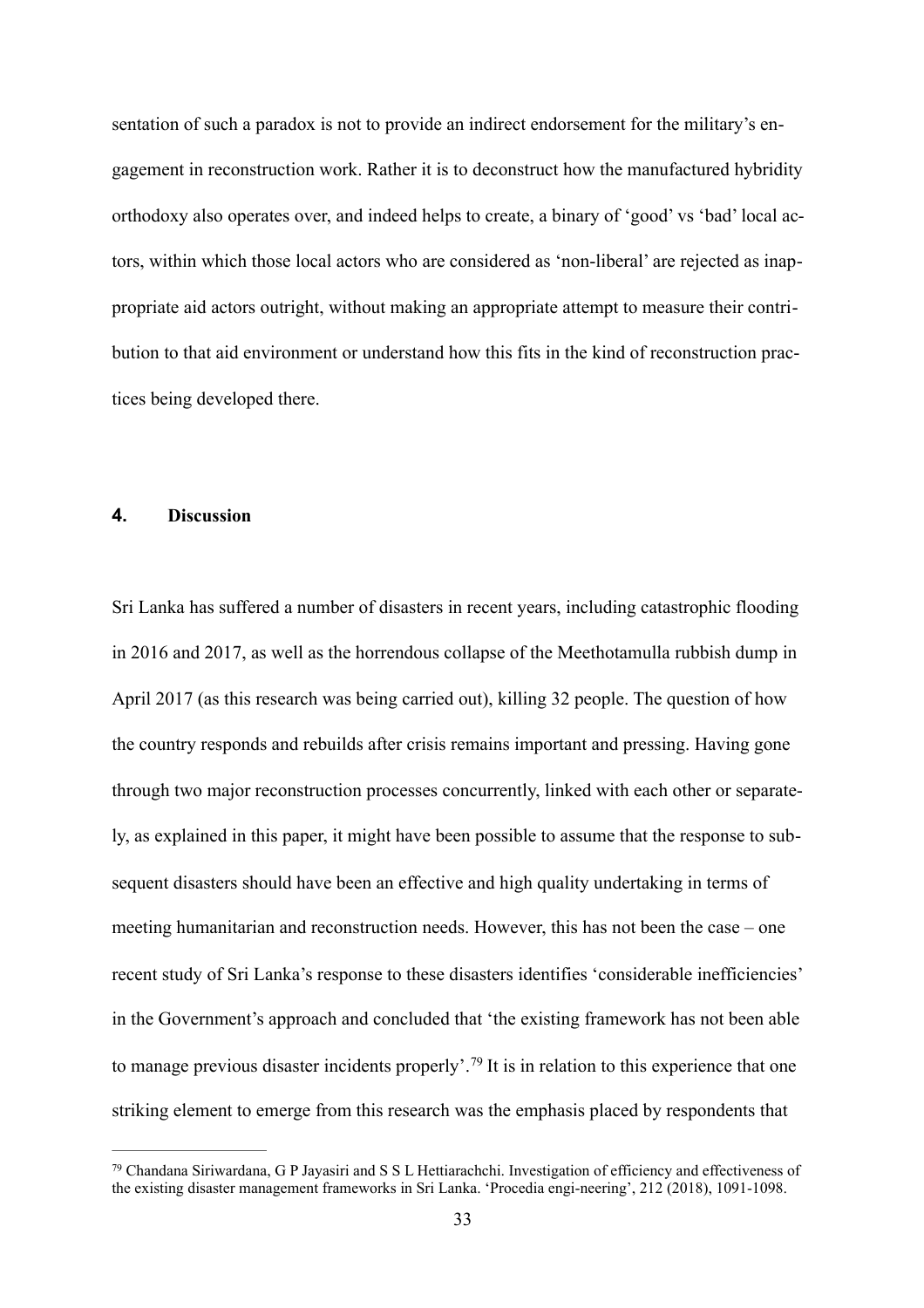future reconstruction approaches – whether following conflict or disaster – would be contingent on developments in local politics, rather than international interests. The country has seen large scale international interventions in reconstruction – both in PDR (characterized by traditional Western aid actors) and in PCR (characterized by emerging BRICS actors and national authorities), and respondents were keen to critique successes and failures of this, its impacts in communities and politics from local to national. However, there was near unanimity amongst participants interviewed when they were asked how would future reconstruction in the country might be characterized. This, it was strongly felt, would not be primarily influenced by the norms of the international community but by the character of the government in power at the time of the reconstruction process. That is, its priorities, its attitudes to international partners, its policy towards national minorities, its stance on decentralizing power. The national government is a crucial node in negotiating reconstruction outwards with international partners, and inwards with local communities. So far researchers have focused on understanding the relationship between national level and international actors in reconstruction and peacebuilding. However, our findings suggest that more emphasis should be placed on the inward processes of negotiation taking place between actors at the national and local levels in defining reconstruction practices. However, at times this has meant that there has been little experience sharing or transmission of practices between different phases of reconstruction. Instead, each new administration in Sri Lanka has pursued its own approach, often in direct opposition to the one adopted by the previous government. Rather than seeing this purely as a missed opportunity, or failure to learn from previous experiences, viewing this through a hybrid lens enables us contextualize this fluidity and recognize how it relates to power at the local and national level, as well as the international. It allows us to understand reconstruction as a process of negotiation between a variety of different actors operating at

34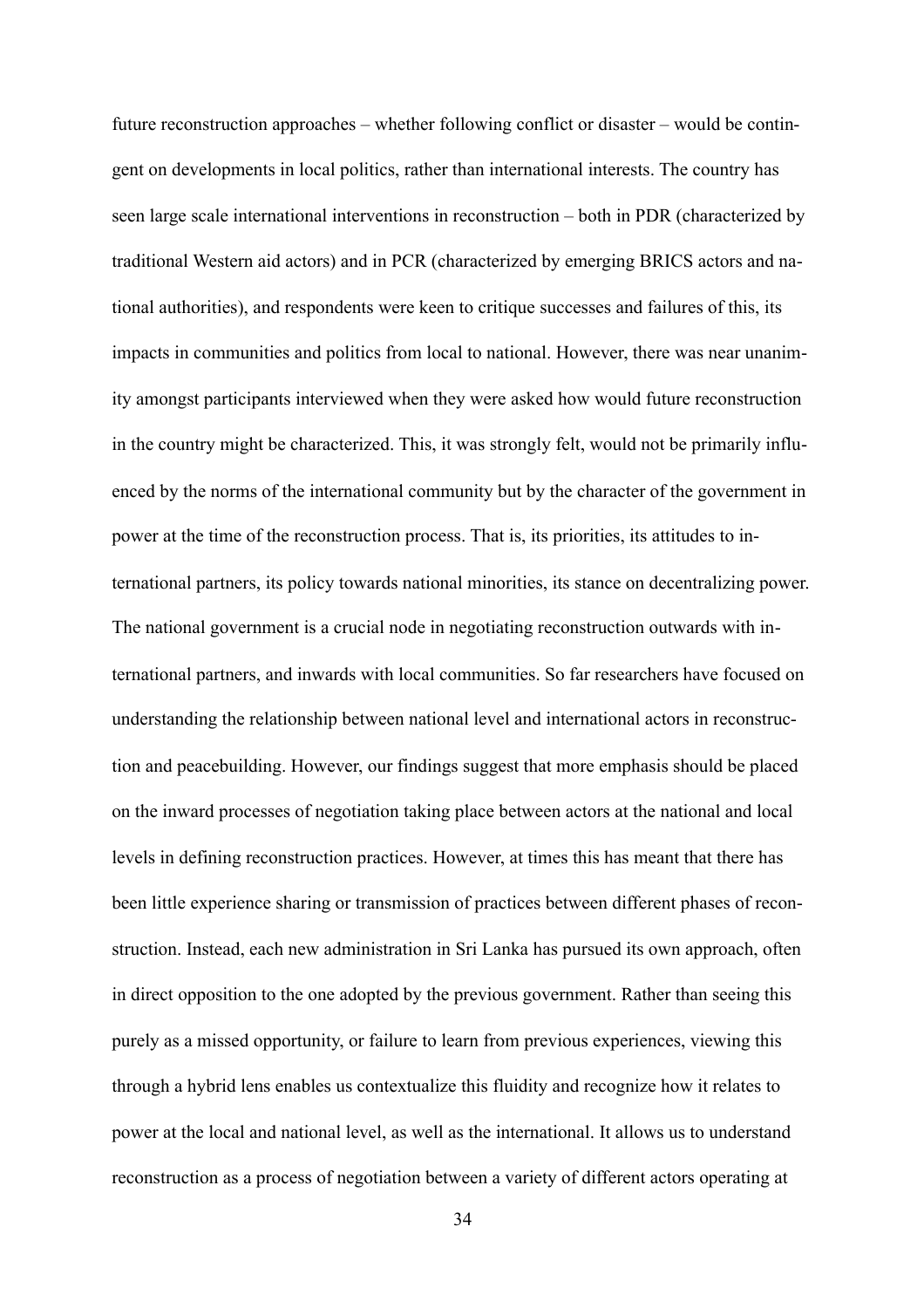different levels, rather than dismissing this as simple alternation between two incompatible models.

In a wider understanding, the case of Sri Lanka and investigation of its PDR and PCR experiences from a hybridity lens in this paper provides us with a number of insightful observations on both of those reconstruction processes. Of course, the paper is not arguing that PDR and PCR processes are either identical or interchangeable, but rather that there is insight to be taken from exploring the processes that have been pursued in the name of reconstruction after a crisis in Sri Lanka, and asking what these can tell us about how such interventions are being negotiated.

First, the attempts of manufacturing hybrid structures are problematic as we observed with the Sri Lanka's PDR experience. Attempts to build so called 'local participation', 'local ownership' and 'local empowerment' mechanisms as part of a manufactured hybridity has demonstrated that these externally driven agendas have not resonated strongly amongst disaster and conflict affected people. The national NGOs that took part in this research were circumspect about the PDR process being locally owned and on the contrary, they often underlined the stark contradiction between the rhetoric of local participation and the reality of what happened in reconstruction. The practice of hybridity in the eyes of most local actors involved in this research was a matter of international actors co-opting local processes and populations rather than using it for its emancipatory potential. Ultimately, local actors often expressed a relatively cynical view of the agenda and mandates of international organisations. In fact, as the field research indicated, such a utilitarian approach to hybridity could actually worsen conflicts and inequality at the local level. Therefore, to remove the political and pru-

35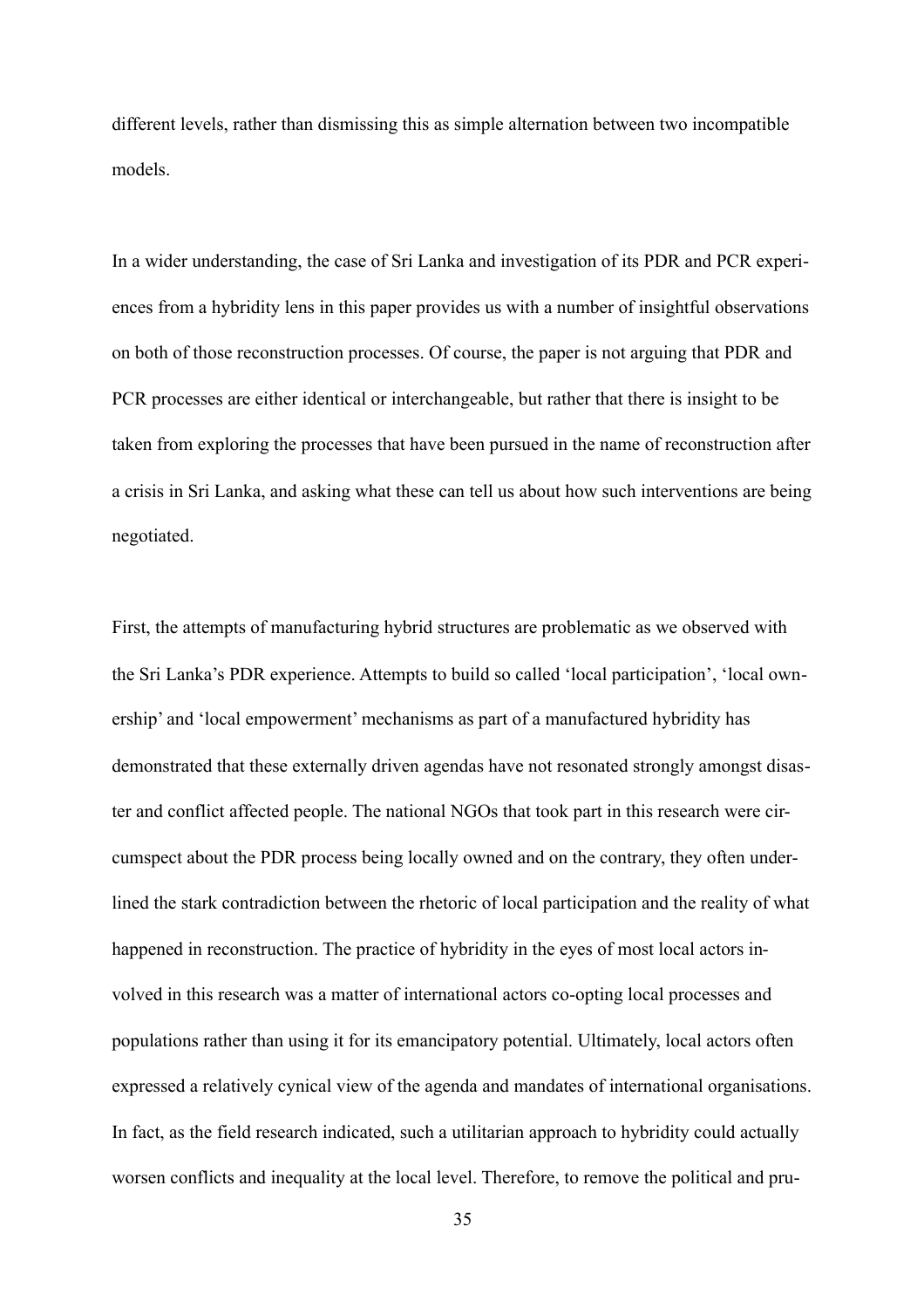dential reasoning of what hybridity should look like as far as the international community is concerned could mean new opportunities for real hybridity possibilities. However, if hybridity is about the 'local' becoming the main (or at least equal) agents of reconstruction, then we should question how realistic it would be that the international community actors would accept such a power relationship which would give them a very limited room for manoeuvring in terms of setting the reconstruction agenda and using it for wider conditionality interests.

Second, in order to have a more nuanced understanding of hybridity in PDR and PCR processes, it is important to consider the subtleties of different types of negotiations between different types of actors including emerging powers and diaspora. The Sri Lanka experience showed that there seems to be a limited attempt to measure the way local actors mediated with international ones in the planning and implementation of reconstruction assistance. Indeed, there was a relatively limited view of what 'local' actually meant. This shortcoming was largely because the diversity of local actors and diversity of how they mediate with international actors do not seem to be valued or acknowledged. Local respondents repeatedly underlined the way that they managed to get the radical redesigning of some reconstruction programmes. It is also in relation to such a biased understanding of local actors' capabilities to mediate and manage to reach hybrid responses, that the PCR was dismissed as no more than just the backlash of the national authorities against international interests. The main difference is that in this case, it was the international community that had to negotiate with the government, as it was the latter who has had the upper hand in mandating and implementation of reconstruction.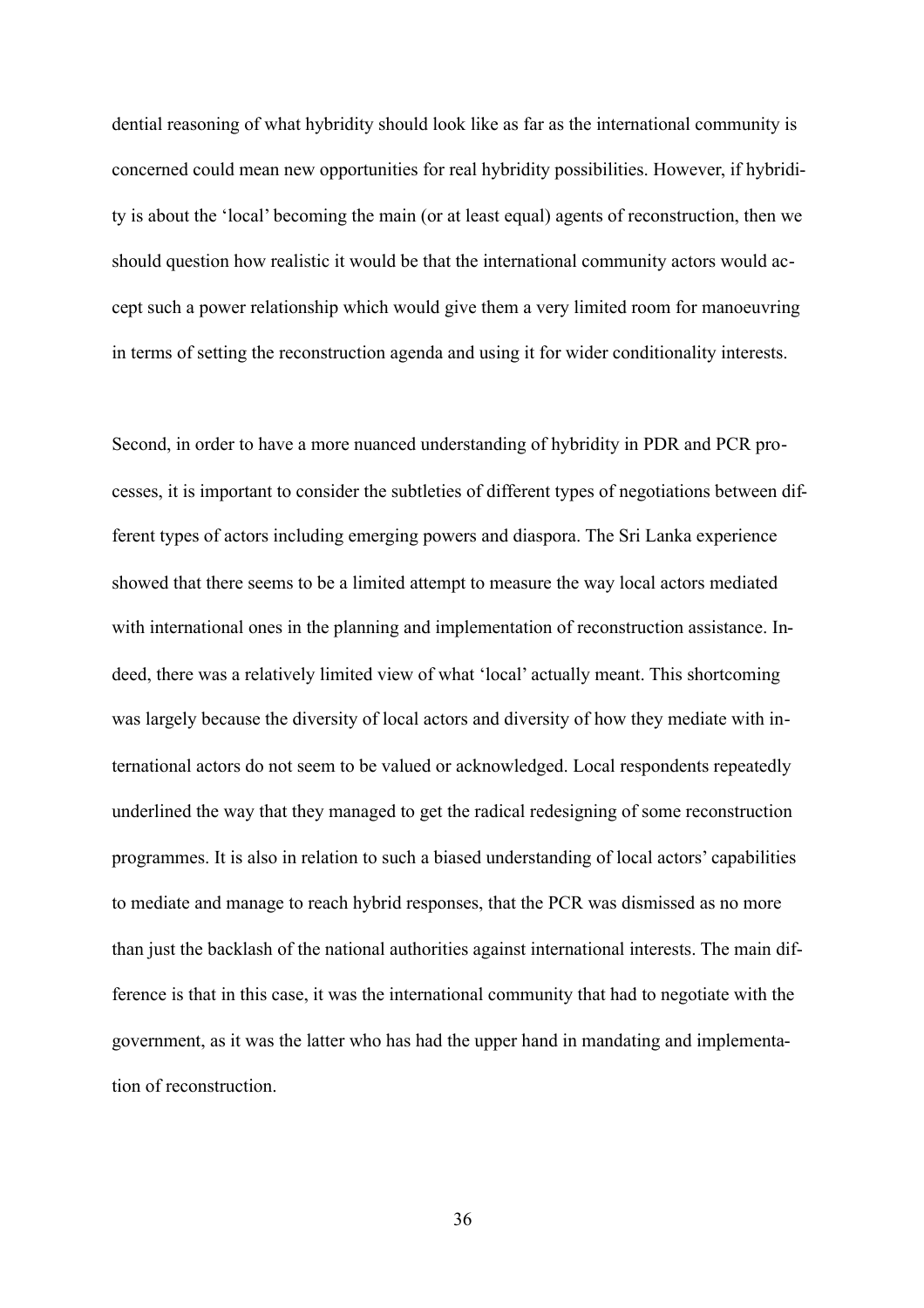Thirdly, boundaries and relationships in both PDR and PCR were more defined and informed in terms of 'internal' characteristics such as the centre-periphery, capital-regional and urbanrural divides than the binary of international vs local. Moreover, the ethnic divides and tensions played a significant role in the way that reconstruction practices and motivations were perceived. Therefore, a conflict transformation perspective of looking at actors as heterogeneous units and understanding their own internal dynamics, and socio-political and cultural parameters would likely to be a more effective means for the hybridity analysis. Through such an approach that hybridity as a tool of emancipation could be analysed more effectively.

Finally, the engagement of the Sri Lankan military in the PCR process raises a number of paradoxes on how hybridity is perceived by the proponents of the liberal peace agenda and the outcomes of such an engagement at the local level. As this research did not look at the military's engagement in the PCR process exclusively and hence, did not involve appropriate respondents from the military side in the field research process, it would not be appropriate to come up with exhaustive conclusions on this issue. However, it is clear that for the hybridity context of reconstruction in Sri Lanka, the army and its work in all different aspects of infrastructure construction, urban planning and wider development activities pose serious questions over what hybridity would look like in autocratic governance contexts. The regeneration of Colombo following the war's end is indicative of the tensions between happiness at perceived efficiency in renewing the country's aging infrastructure, and discomfort at the role and methods of the army in this. Rather than dismissing this situation, and the wider context of PDR and PCR in Sri Lanka sketched out in this paper, as two incompatible sides of a liberal-authoritarian binary, this paper suggests that a hybrid lens allows us to focus on the negotiations taking place between actors arrayed along a spectrum between these positions.

37